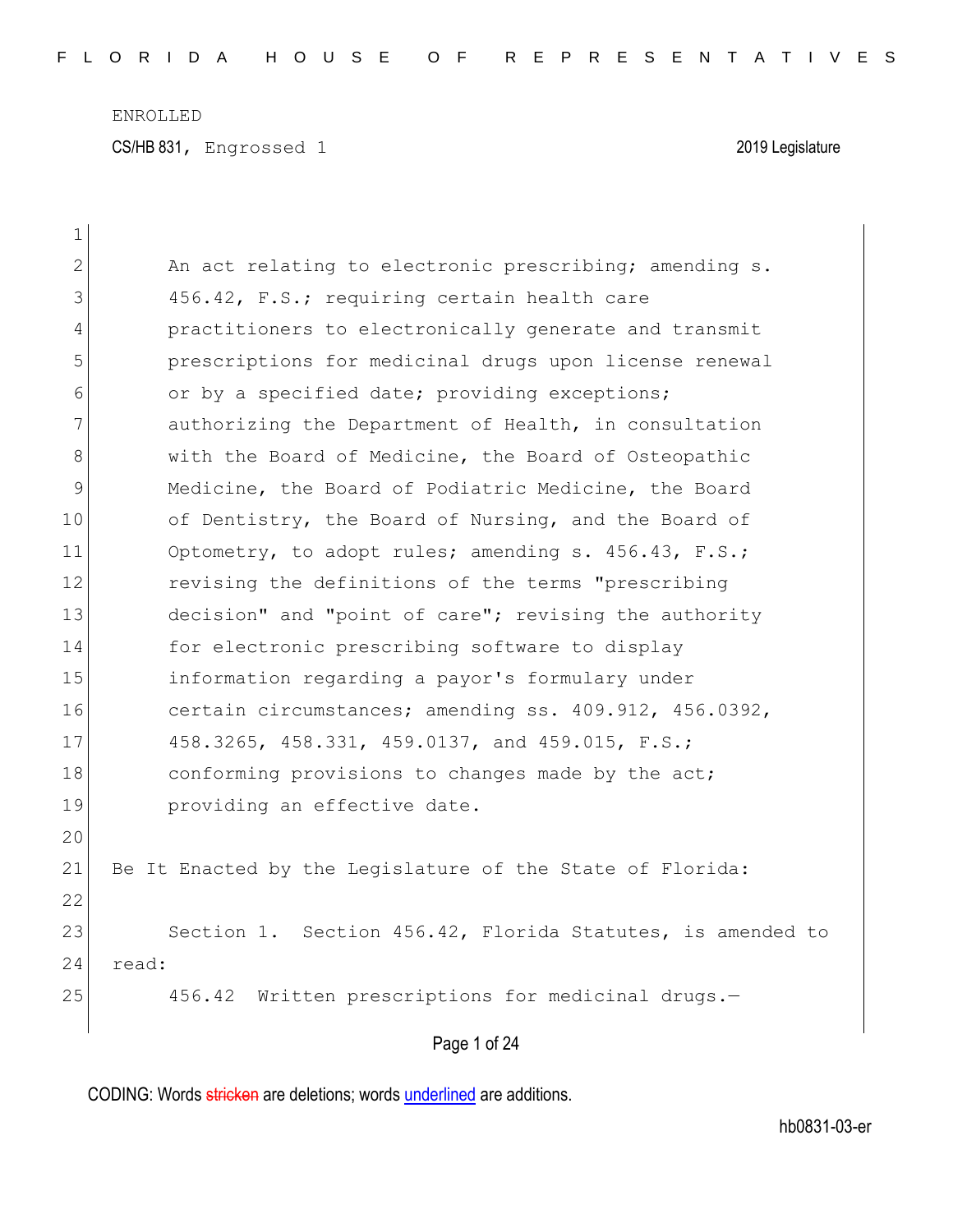(1) A written prescription for a medicinal drug issued by a health care practitioner licensed by law to prescribe such 28 drug must be legibly printed or typed so as to be capable of being understood by the pharmacist filling the prescription; must contain the name of the prescribing practitioner, the name 31 and strength of the drug prescribed, the quantity of the drug 32 prescribed, and the directions for use of the drug; must be 33 dated; and must be signed by the prescribing practitioner on the day when issued. However, a prescription that is electronically generated and transmitted must contain the name of the prescribing practitioner, the name and strength of the drug prescribed, the quantity of the drug prescribed in numerical format, and the directions for use of the drug and must contain the date and an electronic signature, as defined in s.  $\begin{bmatrix} 668.003(4) \\ 668.003(4) \end{bmatrix}$ , be dated and signed by the prescribing practitioner only on the day issued, which signature may be in an electronic 42 format as defined in  $s. 668.003(4)$ .

43 (2) A written prescription for a controlled substance 44 listed in chapter 893 must have the quantity of the drug 45 prescribed in both textual and numerical formats, must be dated 46 in numerical, month/day/year format, or with the abbreviated 47 month written out, or the month written out in whole, and must 48 be either written on a standardized counterfeit-proof 49 prescription pad produced by a vendor approved by the department 50 or electronically prescribed as that term is used in s.

#### Page 2 of 24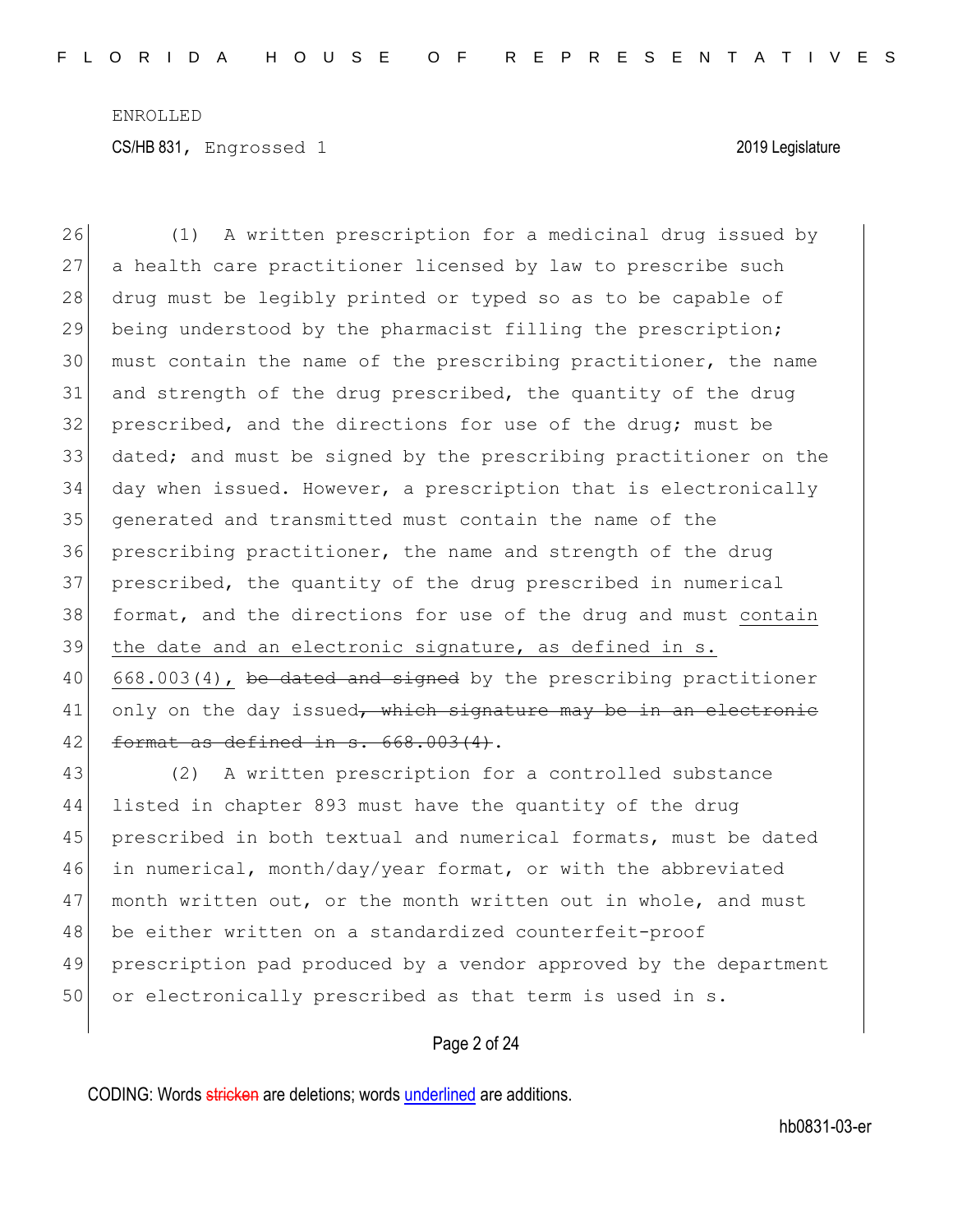| 51 | 408.0611. As a condition of being an approved vendor, a             |
|----|---------------------------------------------------------------------|
| 52 | prescription pad vendor must submit a monthly report to the         |
| 53 | department that, at a minimum, documents the number of              |
| 54 | prescription pads sold and identifies the purchasers. The           |
| 55 | department may, by rule, require the reporting of additional        |
| 56 | information.                                                        |
| 57 | (3) A health care practitioner licensed by law to                   |
| 58 | prescribe a medicinal drug who maintains a system of electronic     |
| 59 | health records as defined in s. $408.051(2)$ (a), or who prescribes |
| 60 | medicinal drugs as an owner, an employee, or a contractor of a      |
| 61 | licensed health care facility or practice that maintains such a     |
| 62 | system and who is prescribing in his or her capacity as such an     |
| 63 | owner, an employee, or a contractor, may only electronically        |
| 64 | transmit prescriptions for such drugs. This requirement applies     |
| 65 | to such a health care practitioner upon renewal of the health       |
| 66 | care practitioner's license or by July 1, 2021, whichever is        |
| 67 | earlier, but does not apply if:                                     |
| 68 | The practitioner and the dispenser are the same<br>(a)              |
| 69 | entity;                                                             |
| 70 | The prescription cannot be transmitted electronically<br>(b)        |
| 71 | under the most recently implemented version of the National         |
| 72 | Council for Prescription Drug Programs SCRIPT Standard;             |
| 73 | The practitioner has been issued a waiver by the<br>(C)             |
| 74 | department, not to exceed 1 year in duration, from the              |
| 75 | requirement to use electronic prescribing due to demonstrated       |
|    |                                                                     |

Page 3 of 24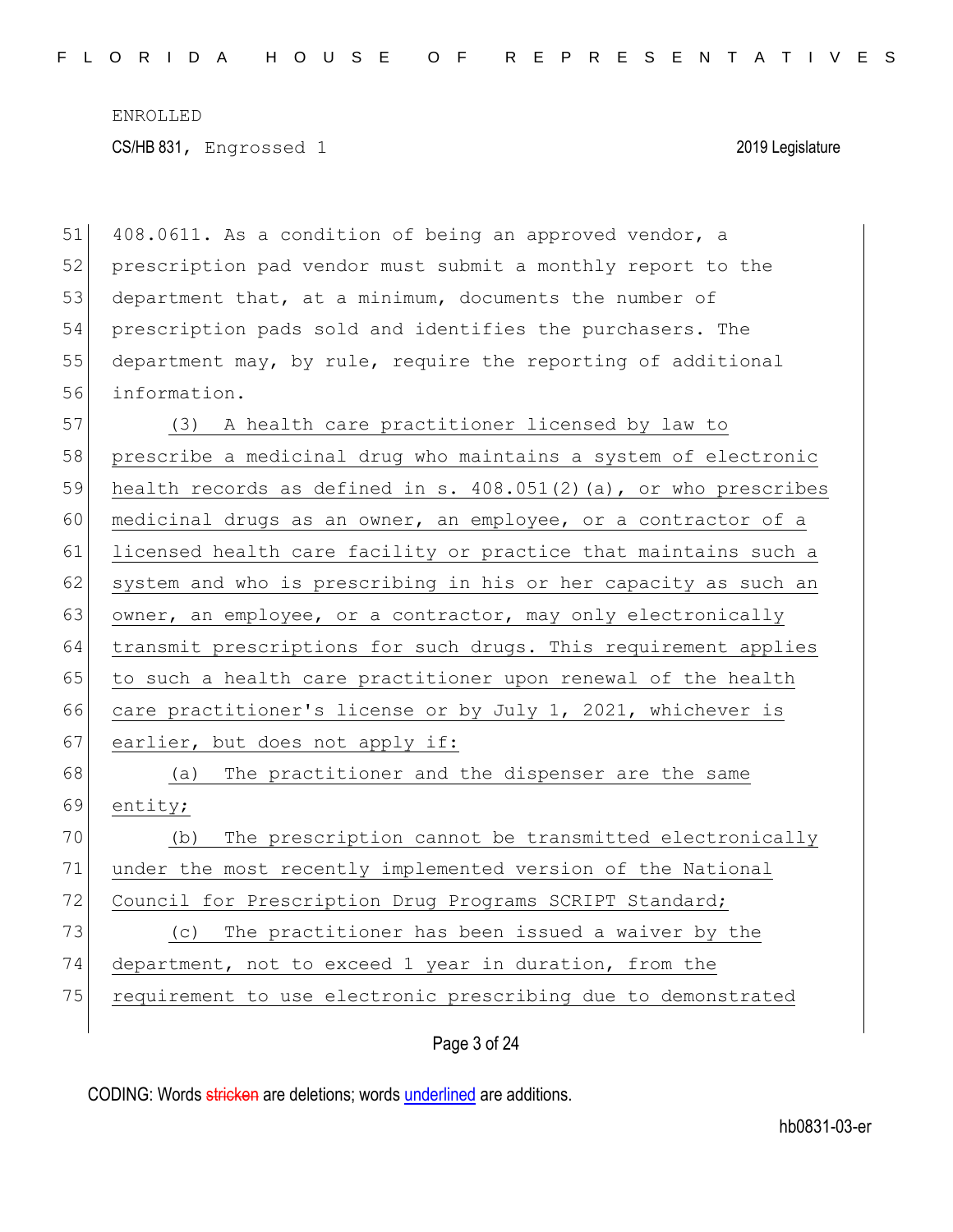CS/HB 831, Engrossed 1 2019 Legislature

| 76  | economic hardship, technological limitations that are not        |
|-----|------------------------------------------------------------------|
| 77  | reasonably within the control of the practitioner, or another    |
| 78  | exceptional circumstance demonstrated by the practitioner;       |
| 79  | The practitioner reasonably determines that it would<br>(d)      |
| 80  | be impractical for the patient in question to obtain a medicinal |
| 81  | drug prescribed by electronic prescription in a timely manner    |
| 82  | and such delay would adversely impact the patient's medical      |
| 83  | condition;                                                       |
| 84  | The practitioner is prescribing a drug under a<br>(e)            |
| 85  | research protocol;                                               |
| 86  | The prescription is for a drug for which the federal<br>(f)      |
| 87  | Food and Drug Administration requires the prescription to        |
| 88  | contain elements that may not be included in electronic          |
| 89  | prescribing; or                                                  |
| 90  | The prescription is issued to an individual receiving<br>(g)     |
| 91  | hospice care or who is a resident of a nursing home facility.    |
| 92  | The practitioner determines that it is in the best<br>(h)        |
| 93  | interest of the patient, or the patient determines that it is in |
| 94  | his or her own best interest, to compare prescription drug       |
| 95  | prices among area pharmacies. The practitioner must document     |
| 96  | such determination in the patient's medical record.              |
| 97  |                                                                  |
| 98  | The department, in consultation with the Board of Medicine, the  |
| 99  | Board of Osteopathic Medicine, the Board of Podiatric Medicine,  |
| 100 | the Board of Dentistry, the Board of Nursing, and the Board of   |
|     |                                                                  |

Page 4 of 24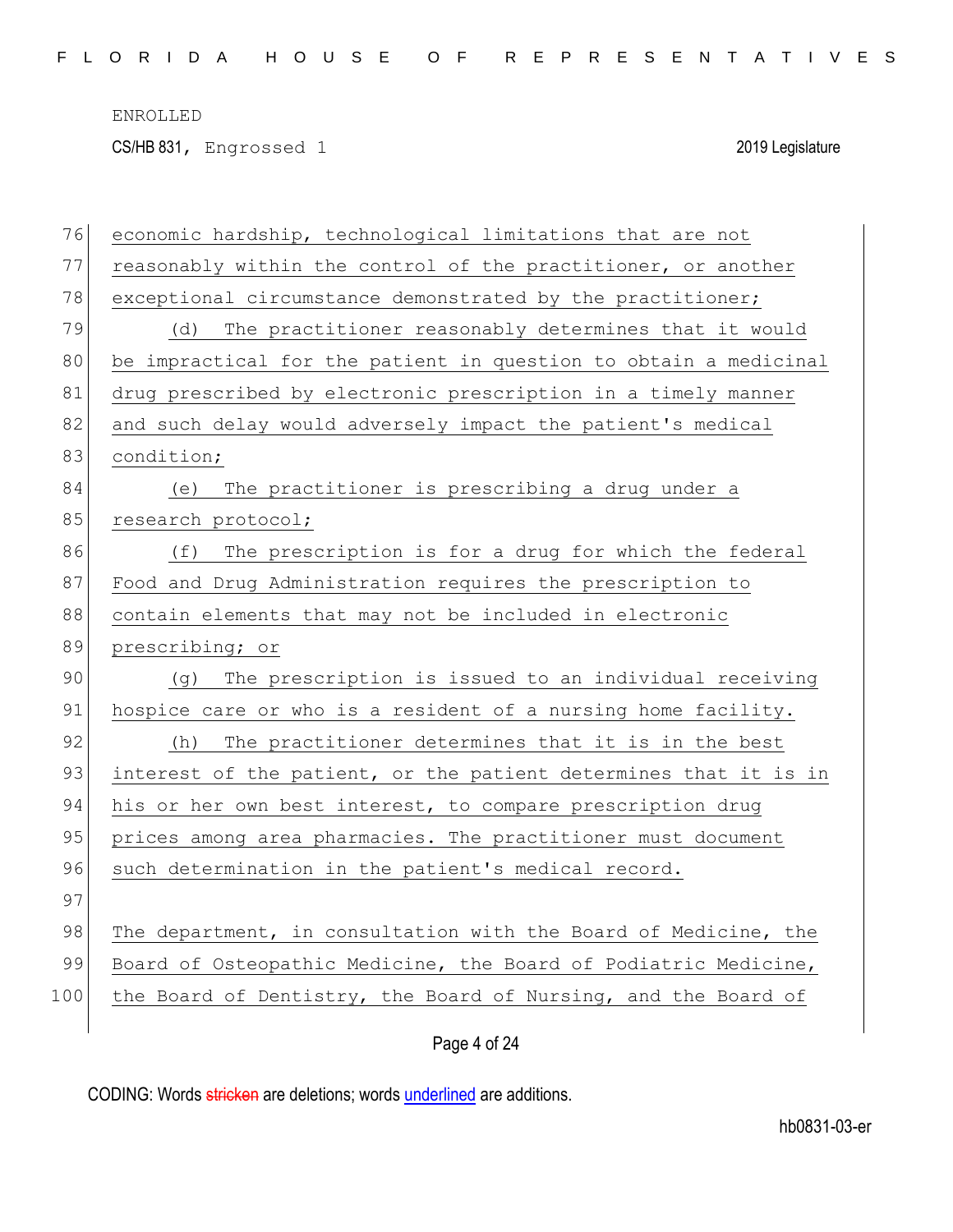CS/HB 831, Engrossed 1 2019 Legislature

| 101 | Optometry, may adopt rules to implement this subsection.         |
|-----|------------------------------------------------------------------|
| 102 | Section 2. Section 456.43, Florida Statutes, is amended to       |
| 103 | read:                                                            |
| 104 | 456.43 Electronic prescribing for medicinal drugs.-              |
| 105 | Electronic prescribing may shall not interfere with a<br>(1)     |
| 106 | patient's freedom to choose a pharmacy.                          |
| 107 | Electronic prescribing software may shall not use any<br>(2)     |
| 108 | means or permit any other person to use any means to influence   |
| 109 | or attempt to influence, through economic incentives or          |
| 110 | otherwise, the prescribing decision of a prescribing             |
| 111 | practitioner or his or her agent at the point of care,           |
| 112 | including, but not limited to, means such as advertising,        |
| 113 | instant messaging, and pop-up ads, and similar means to          |
| 114 | influence or attempt to influence, through economic incentives   |
| 115 | or otherwise, the prescribing decision of a prescribing          |
| 116 | practitioner at the point of care. Such means shall not be       |
| 117 | triggered by or in specific response to the input, selection, or |
| 118 | act of a prescribing practitioner or his or her agent in         |
| 119 | prescribing a certain medicinal drug pharmaceutical or directing |
| 120 | a patient to a certain pharmacy. For purposes of this            |
| 121 | subsection, the term:                                            |
| 122 | The term "Prescribing decision" means a prescribing<br>(a)       |
| 123 | practitioner's or his or her agent's decision to prescribe any   |
| 124 | medicinal drug a certain pharmaceutical.                         |
| 125 | The term "Point of care" means the time at which that<br>(b)     |
|     | Page 5 of 24                                                     |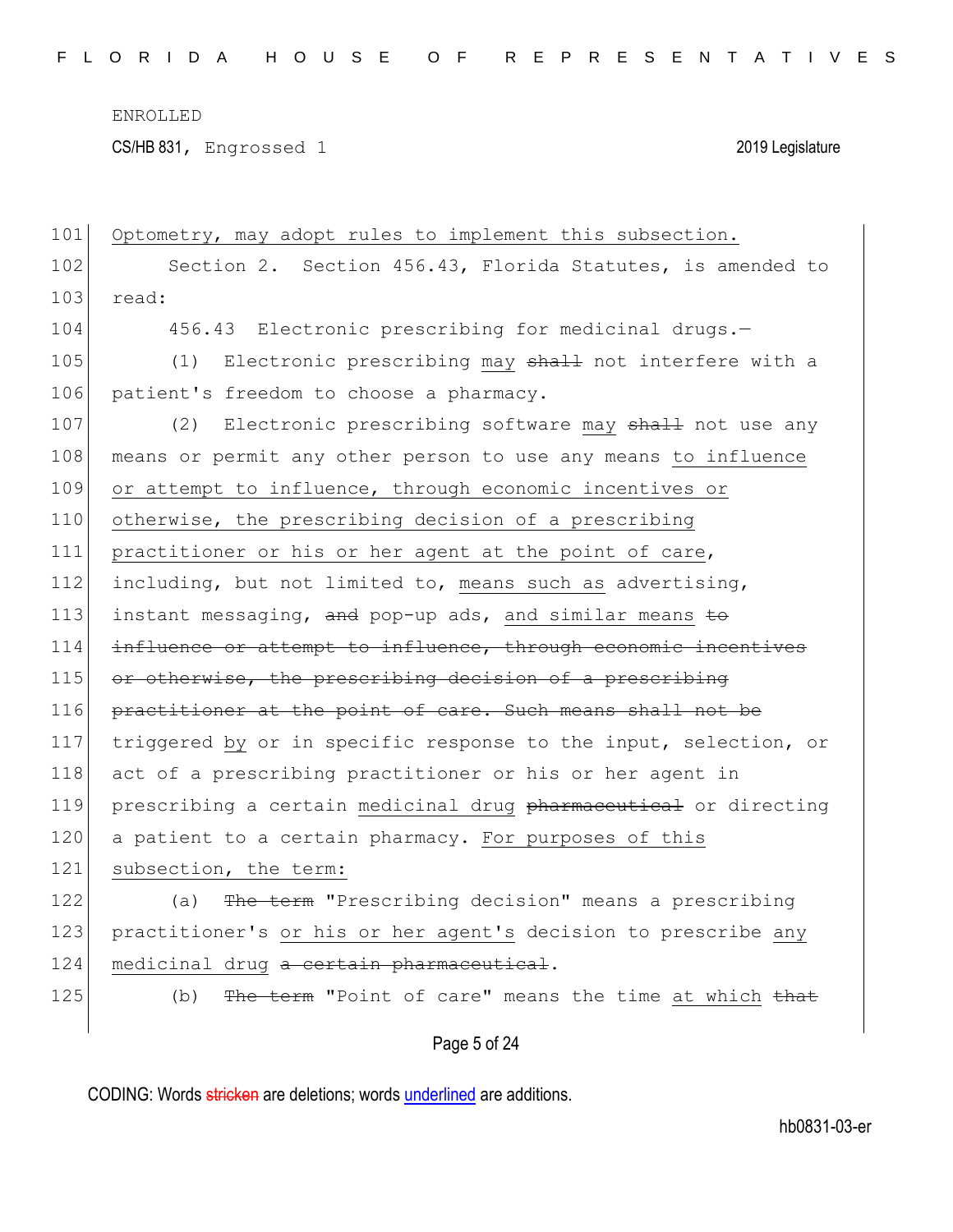CS/HB 831, Engrossed 1 2019 Legislature

126 a prescribing practitioner or his or her agent prescribes any  $127$  medicinal drug is in the act of prescribing a certain 128 pharmaceutical.

129 (3) Electronic prescribing software may display show 130 information regarding a payor's formulary if as long as nothing 131 is designed to preclude or make more difficult the selection of 132 the act of a prescribing practitioner or patient selecting any 133 particular pharmacy by a patient or the selection of a certain 134 medicinal drug by a prescribing practitioner or his or her agent 135 pharmaceutical.

136 Section 3. Paragraph (a) of subsection (5) of section 137 409.912, Florida Statutes, is amended to read:

138 409.912 Cost-effective purchasing of health care.—The 139 agency shall purchase goods and services for Medicaid recipients 140 in the most cost-effective manner consistent with the delivery 141 of quality medical care. To ensure that medical services are 142 effectively utilized, the agency may, in any case, require a 143 confirmation or second physician's opinion of the correct 144 diagnosis for purposes of authorizing future services under the 145 Medicaid program. This section does not restrict access to 146 emergency services or poststabilization care services as defined 147 in 42 C.F.R. s. 438.114. Such confirmation or second opinion 148 shall be rendered in a manner approved by the agency. The agency 149 shall maximize the use of prepaid per capita and prepaid 150 aggregate fixed-sum basis services when appropriate and other

Page 6 of 24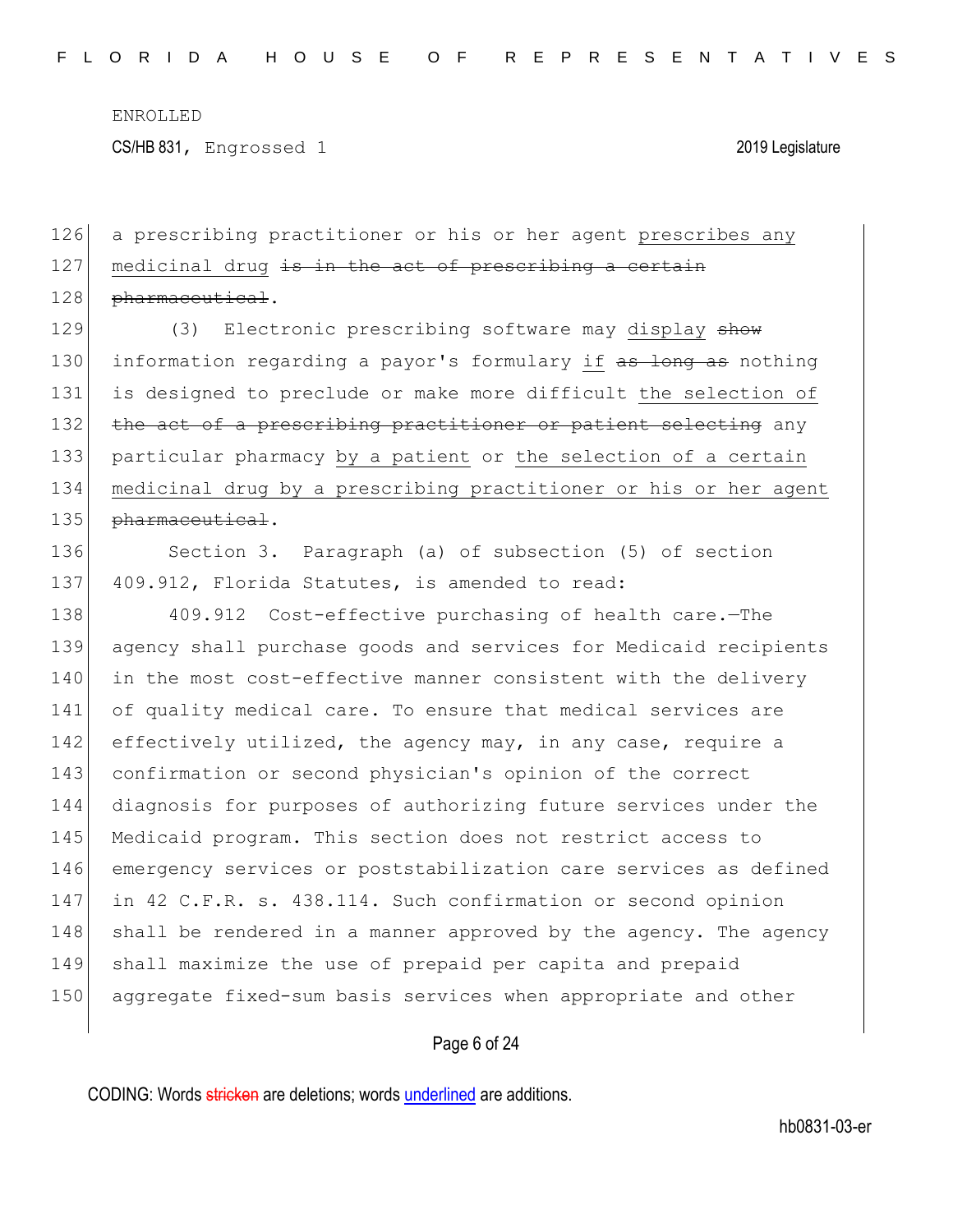151 alternative service delivery and reimbursement methodologies, 152 including competitive bidding pursuant to s. 287.057, designed 153 to facilitate the cost-effective purchase of a case-managed 154 continuum of care. The agency shall also require providers to 155 minimize the exposure of recipients to the need for acute 156 inpatient, custodial, and other institutional care and the 157 inappropriate or unnecessary use of high-cost services. The 158 agency shall contract with a vendor to monitor and evaluate the 159 clinical practice patterns of providers in order to identify 160 trends that are outside the normal practice patterns of a 161 provider's professional peers or the national guidelines of a 162 provider's professional association. The vendor must be able to 163 provide information and counseling to a provider whose practice 164 patterns are outside the norms, in consultation with the agency, 165 to improve patient care and reduce inappropriate utilization. 166 The agency may mandate prior authorization, drug therapy 167 management, or disease management participation for certain 168 populations of Medicaid beneficiaries, certain drug classes, or 169 particular drugs to prevent fraud, abuse, overuse, and possible 170 dangerous drug interactions. The Pharmaceutical and Therapeutics 171 Committee shall make recommendations to the agency on drugs for 172 which prior authorization is required. The agency shall inform 173 the Pharmaceutical and Therapeutics Committee of its decisions 174 regarding drugs subject to prior authorization. The agency is 175 authorized to limit the entities it contracts with or enrolls as

## Page 7 of 24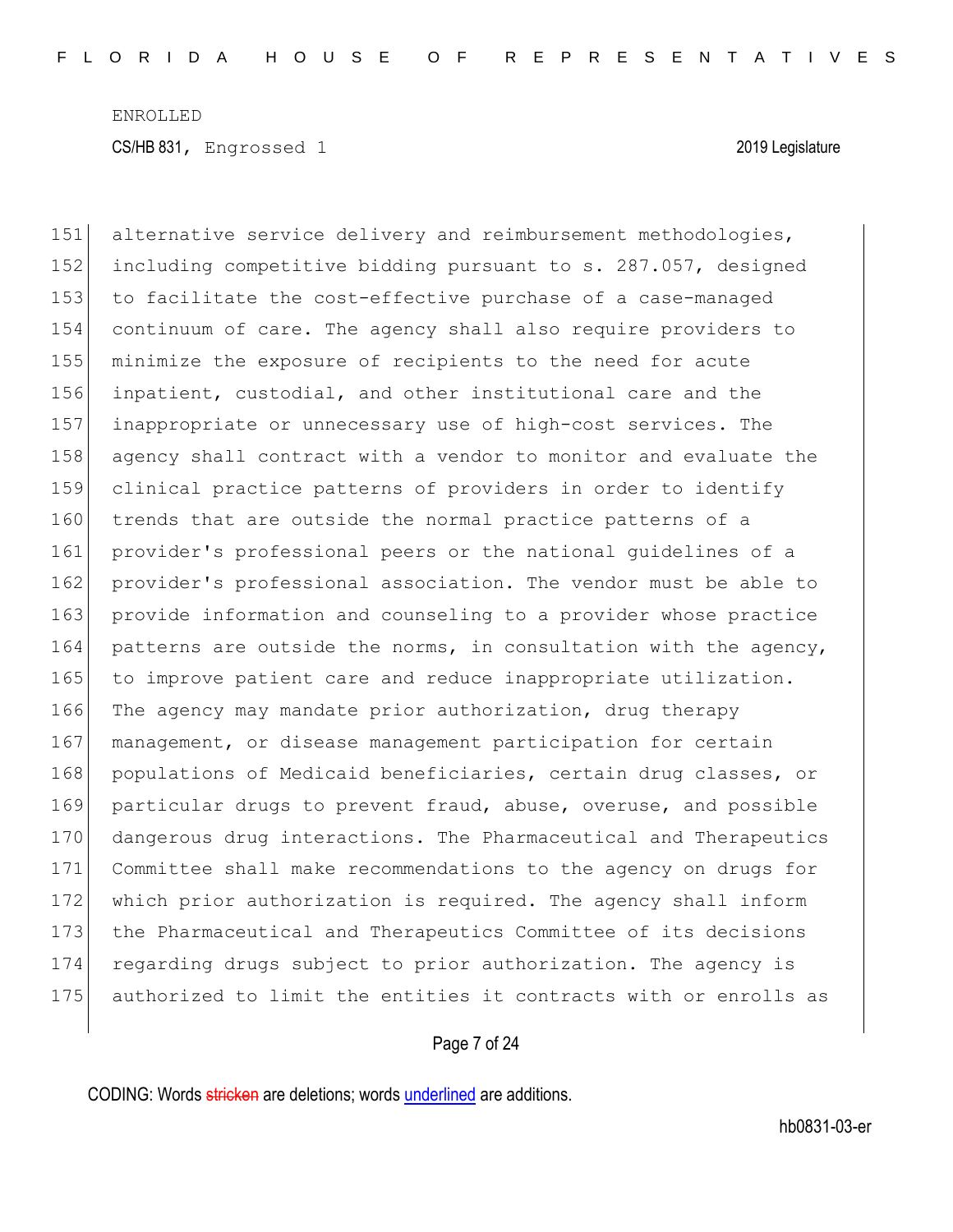176 Medicaid providers by developing a provider network through 177 provider credentialing. The agency may competitively bid single-178 source-provider contracts if procurement of goods or services 179 results in demonstrated cost savings to the state without 180 limiting access to care. The agency may limit its network based 181 on the assessment of beneficiary access to care, provider 182 availability, provider quality standards, time and distance 183 standards for access to care, the cultural competence of the 184 provider network, demographic characteristics of Medicaid 185 beneficiaries, practice and provider-to-beneficiary standards, 186 appointment wait times, beneficiary use of services, provider 187 turnover, provider profiling, provider licensure history, 188 previous program integrity investigations and findings, peer 189 review, provider Medicaid policy and billing compliance records, 190 clinical and medical record audits, and other factors. Providers 191 are not entitled to enrollment in the Medicaid provider network. 192 The agency shall determine instances in which allowing Medicaid 193 beneficiaries to purchase durable medical equipment and other 194 goods is less expensive to the Medicaid program than long-term 195 rental of the equipment or goods. The agency may establish rules 196 to facilitate purchases in lieu of long-term rentals in order to 197 protect against fraud and abuse in the Medicaid program as 198 defined in s. 409.913. The agency may seek federal waivers 199 necessary to administer these policies.

200 (5)(a) The agency shall implement a Medicaid prescribed-

Page 8 of 24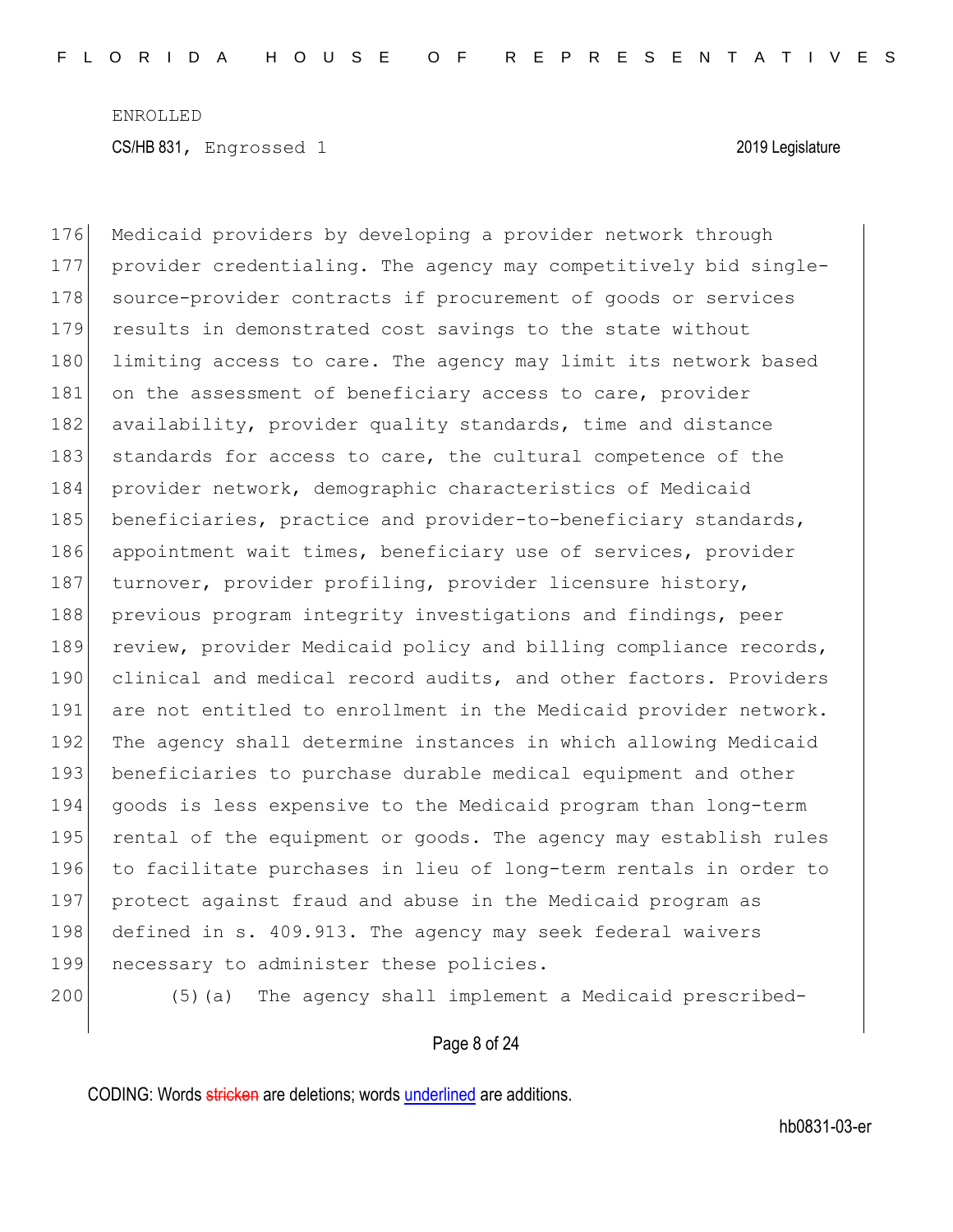CS/HB 831, Engrossed 1 2019 Legislature

201 drug spending-control program that includes the following 202 components:

203 1. A Medicaid preferred drug list, which shall be a listing of cost-effective therapeutic options recommended by the Medicaid Pharmacy and Therapeutics Committee established 206 pursuant to s. 409.91195 and adopted by the agency for each therapeutic class on the preferred drug list. At the discretion 208 of the committee, and when feasible, the preferred drug list should include at least two products in a therapeutic class. The agency may post the preferred drug list and updates to the list on an Internet website without following the rulemaking procedures of chapter 120. Antiretroviral agents are excluded from the preferred drug list. The agency shall also limit the amount of a prescribed drug dispensed to no more than a 34-day supply unless the drug products' smallest marketed package is greater than a 34-day supply, or the drug is determined by the agency to be a maintenance drug in which case a 100-day maximum 218 supply may be authorized. The agency may seek any federal waivers necessary to implement these cost-control programs and 220 to continue participation in the federal Medicaid rebate program, or alternatively to negotiate state-only manufacturer rebates. The agency may adopt rules to administer this 223 subparagraph. The agency shall continue to provide unlimited contraceptive drugs and items. The agency must establish 225 procedures to ensure that:

# Page 9 of 24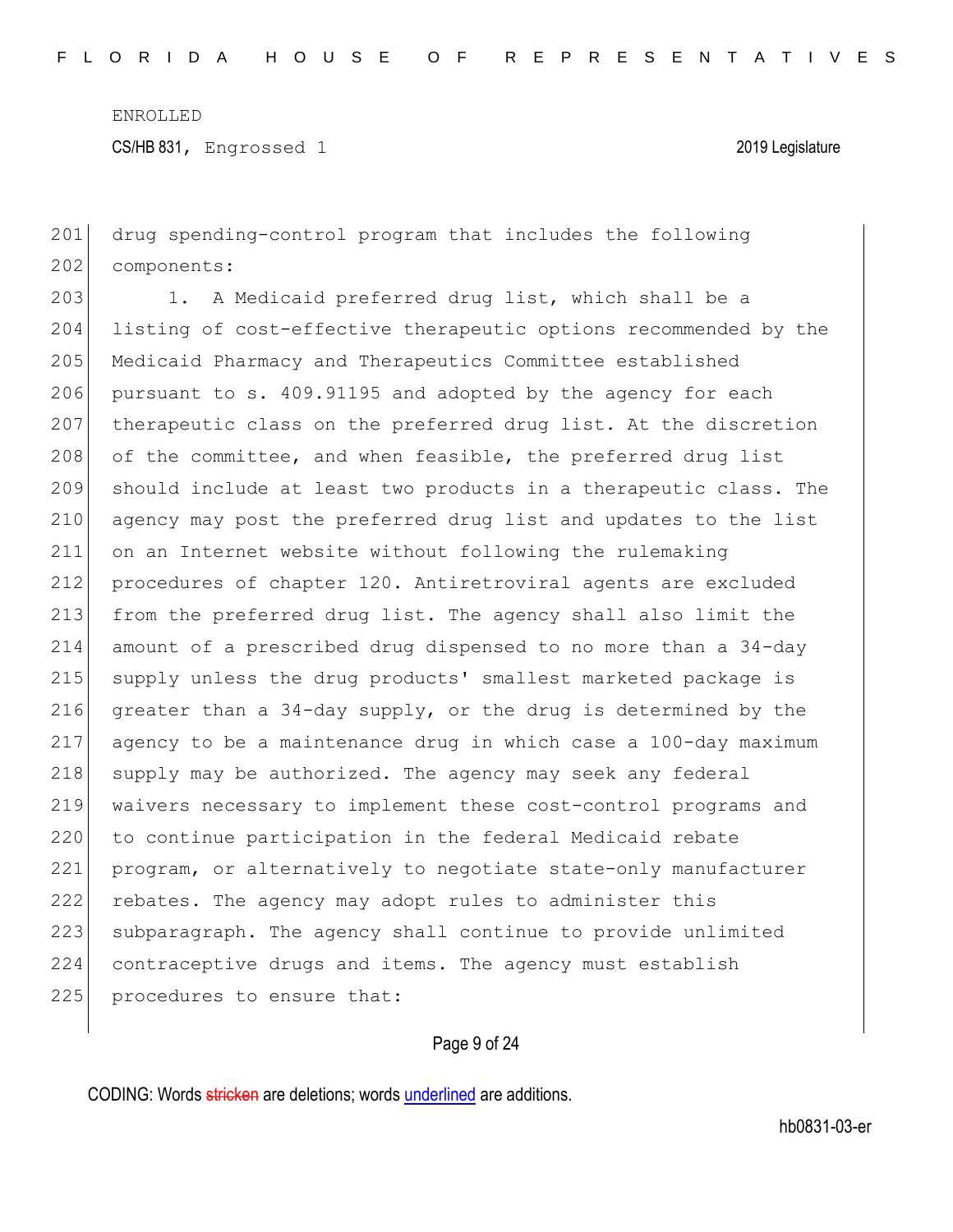226 a. There is a response to a request for prior consultation

ENROLLED CS/HB 831, Engrossed 1 2019 Legislature

227 by telephone or other telecommunication device within 24 hours 228 after receipt of a request for prior consultation; and 229 b. A 72-hour supply of the drug prescribed is provided in 230 an emergency or when the agency does not provide a response 231 | within 24 hours as required by sub-subparagraph a. 232 2. Reimbursement to pharmacies for Medicaid prescribed 233 drugs shall be set at the lowest of: the average wholesale price 234 (AWP) minus 16.4 percent, the wholesaler acquisition cost (WAC) 235 plus 1.5 percent, the federal upper limit (FUL), the state 236 maximum allowable cost (SMAC), or the usual and customary (UAC) 237 charge billed by the provider. 238 3. The agency shall develop and implement a process for 239 managing the drug therapies of Medicaid recipients who are using 240 significant numbers of prescribed drugs each month. The 241 | management process may include, but is not limited to, 242 comprehensive, physician-directed medical-record reviews, claims 243 analyses, and case evaluations to determine the medical 244 necessity and appropriateness of a patient's treatment plan and 245 drug therapies. The agency may contract with a private 246 organization to provide drug-program-management services. The 247 Medicaid drug benefit management program shall include 248 initiatives to manage drug therapies for HIV/AIDS patients, 249 patients using 20 or more unique prescriptions in a 180-day

250 period, and the top  $1,000$  patients in annual spending. The

Page 10 of 24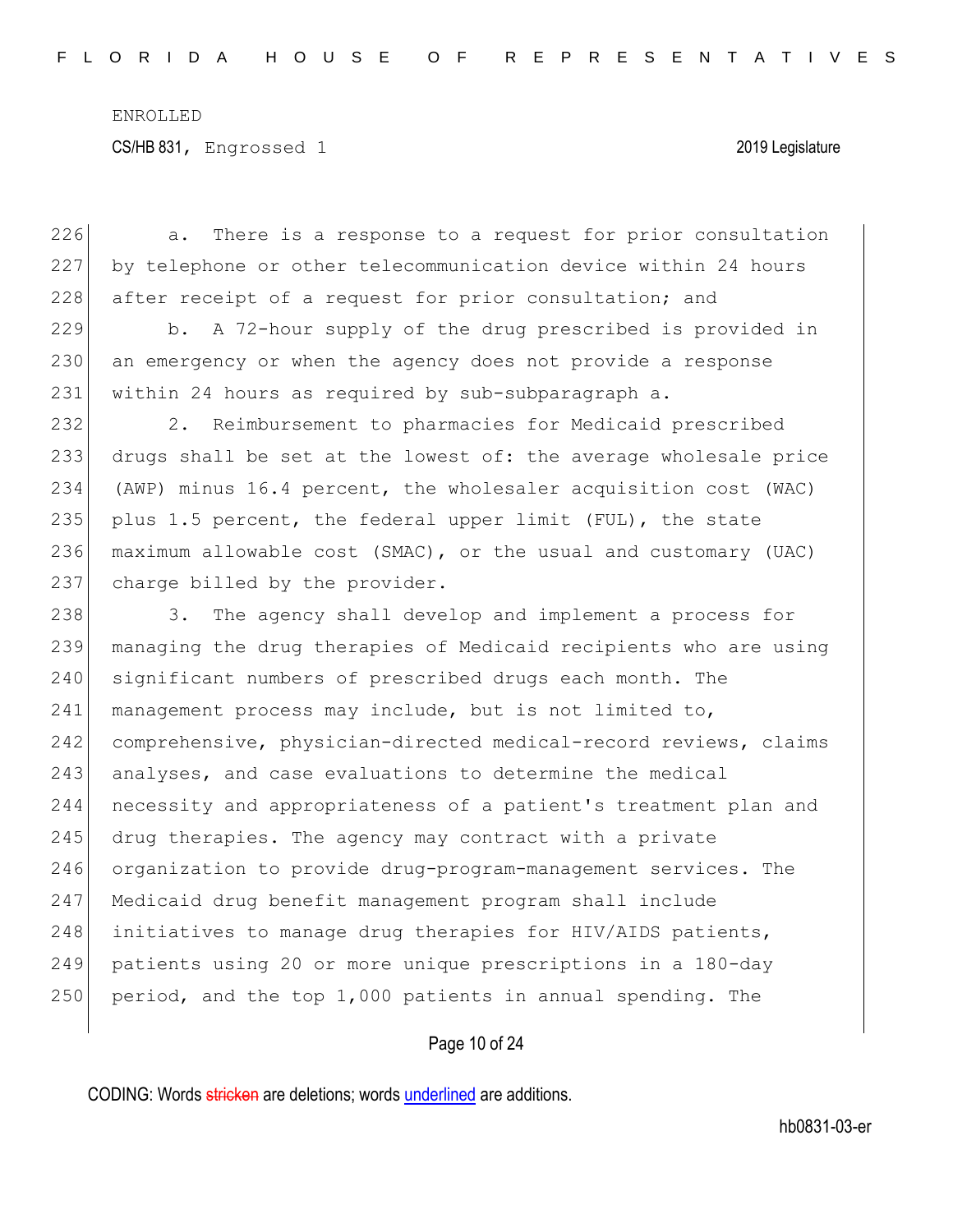agency shall enroll any Medicaid recipient in the drug benefit management program if he or she meets the specifications of this provision and is not enrolled in a Medicaid health maintenance 254 organization.

255 4. The agency may limit the size of its pharmacy network 256 based on need, competitive bidding, price negotiations, 257 credentialing, or similar criteria. The agency shall give 258 special consideration to rural areas in determining the size and 259 location of pharmacies included in the Medicaid pharmacy 260 network. A pharmacy credentialing process may include criteria 261 such as a pharmacy's full-service status, location, size, 262 patient educational programs, patient consultation, disease 263 management services, and other characteristics. The agency may 264 impose a moratorium on Medicaid pharmacy enrollment if it is 265 determined that it has a sufficient number of Medicaid-266 participating providers. The agency must allow dispensing 267 practitioners to participate as a part of the Medicaid pharmacy 268 network regardless of the practitioner's proximity to any other 269 entity that is dispensing prescription drugs under the Medicaid 270 program. A dispensing practitioner must meet all credentialing 271 requirements applicable to his or her practice, as determined by  $272$  the agency.

273 5. The agency shall develop and implement a program that 274 requires Medicaid practitioners who issue written prescriptions 275 for medicinal preseribe drugs to use a counterfeit-proof

## Page 11 of 24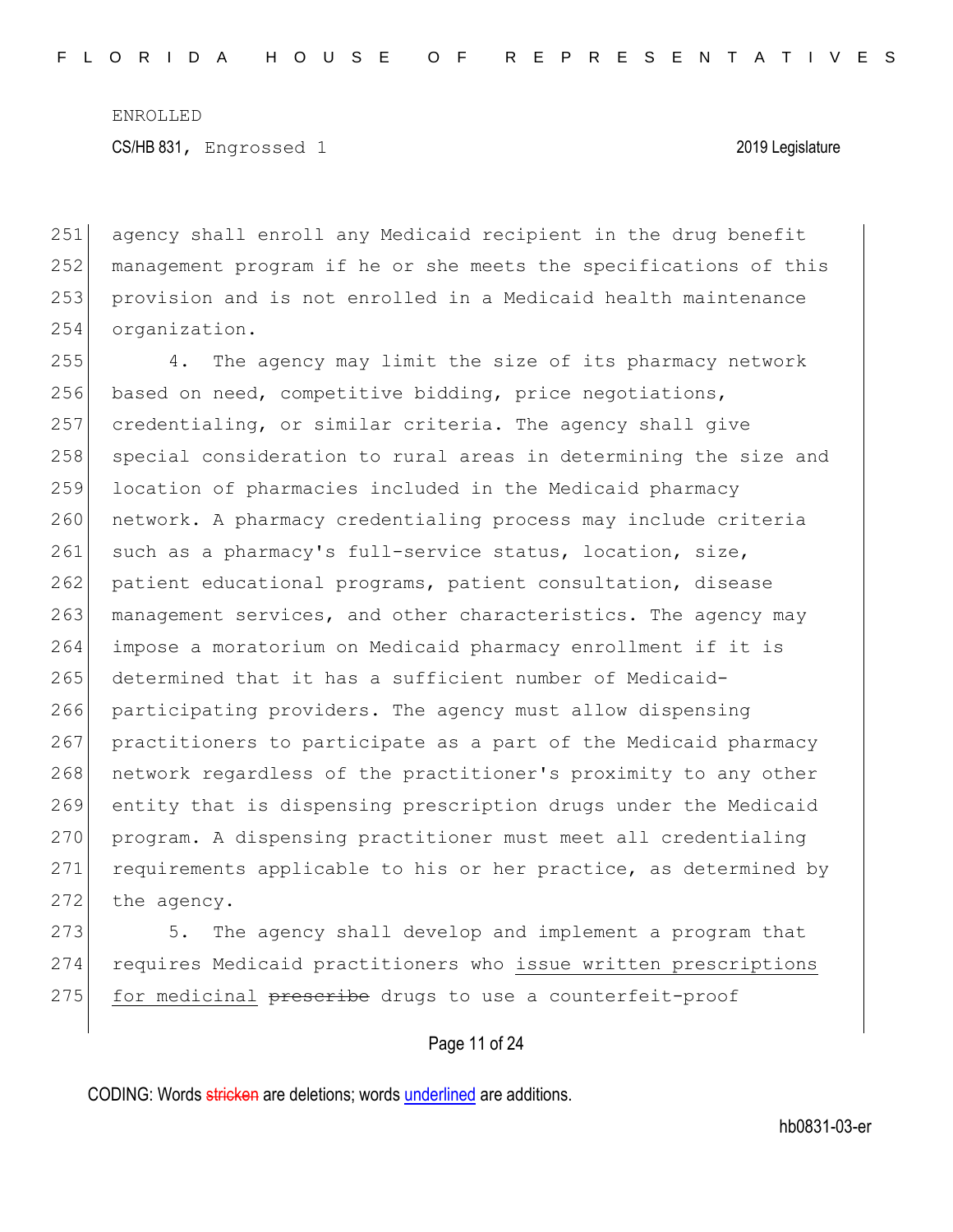276 prescription pad for Medicaid prescriptions. The agency shall 277 require the use of standardized counterfeit-proof prescription 278 pads by Medicaid-participating prescribers or prescribers who 279 issue written write prescriptions for Medicaid recipients. The 280 agency may implement the program in targeted geographic areas or 281 statewide.

282 6. The agency may enter into arrangements that require 283 manufacturers of generic drugs prescribed to Medicaid recipients 284 to provide rebates of at least 15.1 percent of the average 285 manufacturer price for the manufacturer's generic products. 286 These arrangements shall require that if a generic-drug 287 manufacturer pays federal rebates for Medicaid-reimbursed drugs 288 at a level below 15.1 percent, the manufacturer must provide a 289 supplemental rebate to the state in an amount necessary to 290 achieve a 15.1-percent rebate level.

291 7. The agency may establish a preferred drug list as 292 described in this subsection, and, pursuant to the establishment 293 of such preferred drug list, negotiate supplemental rebates from 294 manufacturers that are in addition to those required by Title 295 XIX of the Social Security Act and at no less than 14 percent of 296 the average manufacturer price as defined in  $42 \text{ U.S.C. s. } 1936$ 297 on the last day of a quarter unless the federal or supplemental 298 rebate, or both, equals or exceeds 29 percent. There is no upper 299 limit on the supplemental rebates the agency may negotiate. The 300 agency may determine that specific products, brand-name or

## Page 12 of 24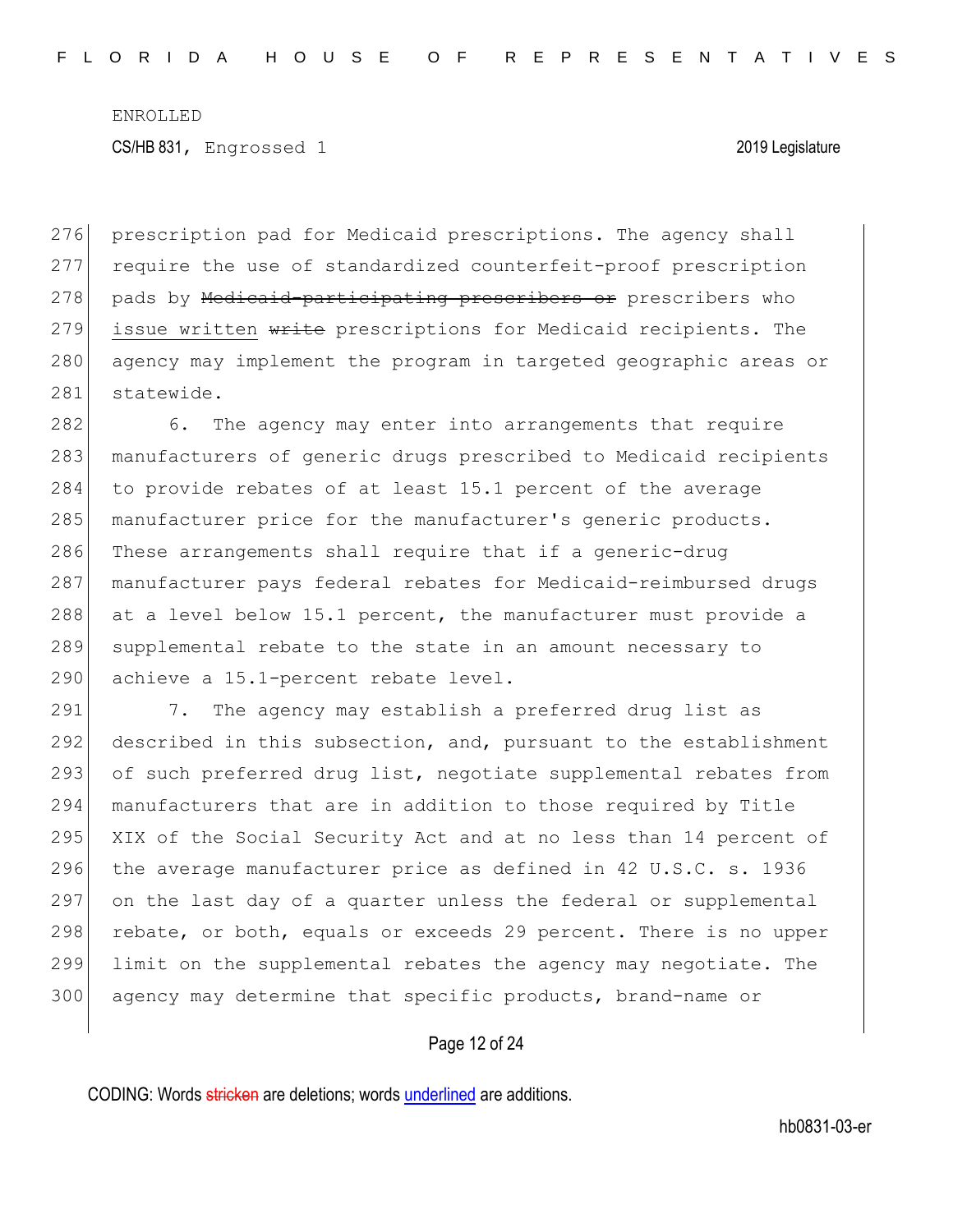generic, are competitive at lower rebate percentages. Agreement to pay the minimum supplemental rebate percentage guarantees a manufacturer that the Medicaid Pharmaceutical and Therapeutics Committee will consider a product for inclusion on the preferred drug list. However, a pharmaceutical manufacturer is not guaranteed placement on the preferred drug list by simply paying the minimum supplemental rebate. Agency decisions will be made on the clinical efficacy of a drug and recommendations of the Medicaid Pharmaceutical and Therapeutics Committee, as well as 310 the price of competing products minus federal and state rebates. The agency may contract with an outside agency or contractor to conduct negotiations for supplemental rebates. For the purposes of this section, the term "supplemental rebates" means cash rebates. Value-added programs as a substitution for supplemental rebates are prohibited. The agency may seek any federal waivers to implement this initiative.

 8. The agency shall expand home delivery of pharmacy products. The agency may amend the state plan and issue a procurement, as necessary, in order to implement this program. The procurements must include agreements with a pharmacy or pharmacies located in the state to provide mail order delivery services at no cost to the recipients who elect to receive home delivery of pharmacy products. The procurement must focus on serving recipients with chronic diseases for which pharmacy expenditures represent a significant portion of Medicaid

# Page 13 of 24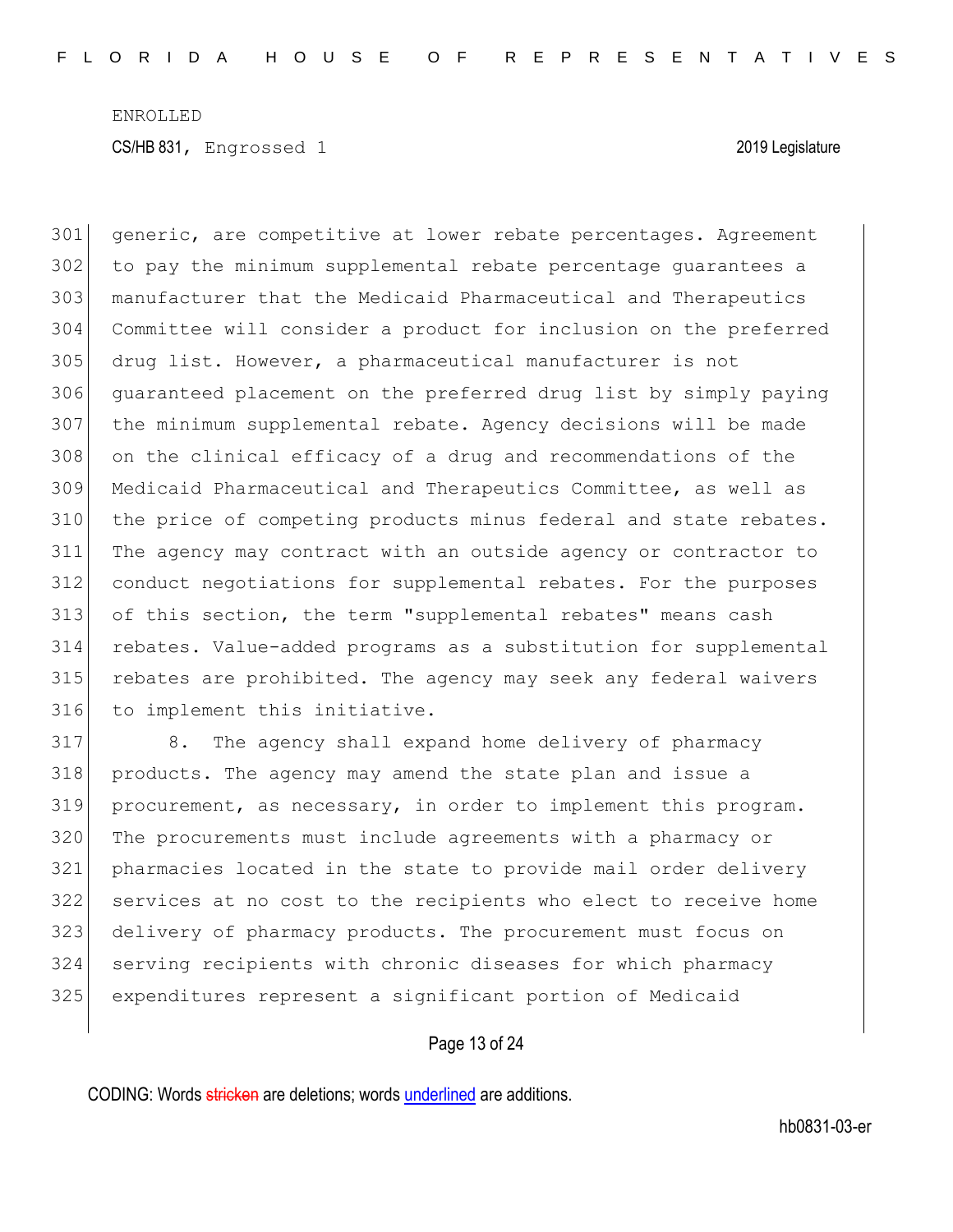CS/HB 831, Engrossed 1 2019 Legislature

326 pharmacy expenditures or which impact a significant portion of 327 the Medicaid population. The agency may seek and implement any 328 federal waivers necessary to implement this subparagraph.

329 9. The agency shall limit to one dose per month any drug 330 prescribed to treat erectile dysfunction.

331 10.a. The agency may implement a Medicaid behavioral drug 332 management system. The agency may contract with a vendor that 333 has experience in operating behavioral drug management systems 334 to implement this program. The agency may seek federal waivers 335 to implement this program.

336 b. The agency, in conjunction with the Department of Children and Families, may implement the Medicaid behavioral drug management system that is designed to improve the quality of care and behavioral health prescribing practices based on best practice guidelines, improve patient adherence to medication plans, reduce clinical risk, and lower prescribed drug costs and the rate of inappropriate spending on Medicaid behavioral drugs. The program may include the following elements:

 (I) Provide for the development and adoption of best practice guidelines for behavioral health-related drugs such as 347 antipsychotics, antidepressants, and medications for treating 348 bipolar disorders and other behavioral conditions; translate them into practice; review behavioral health prescribers and compare their prescribing patterns to a number of indicators

# Page 14 of 24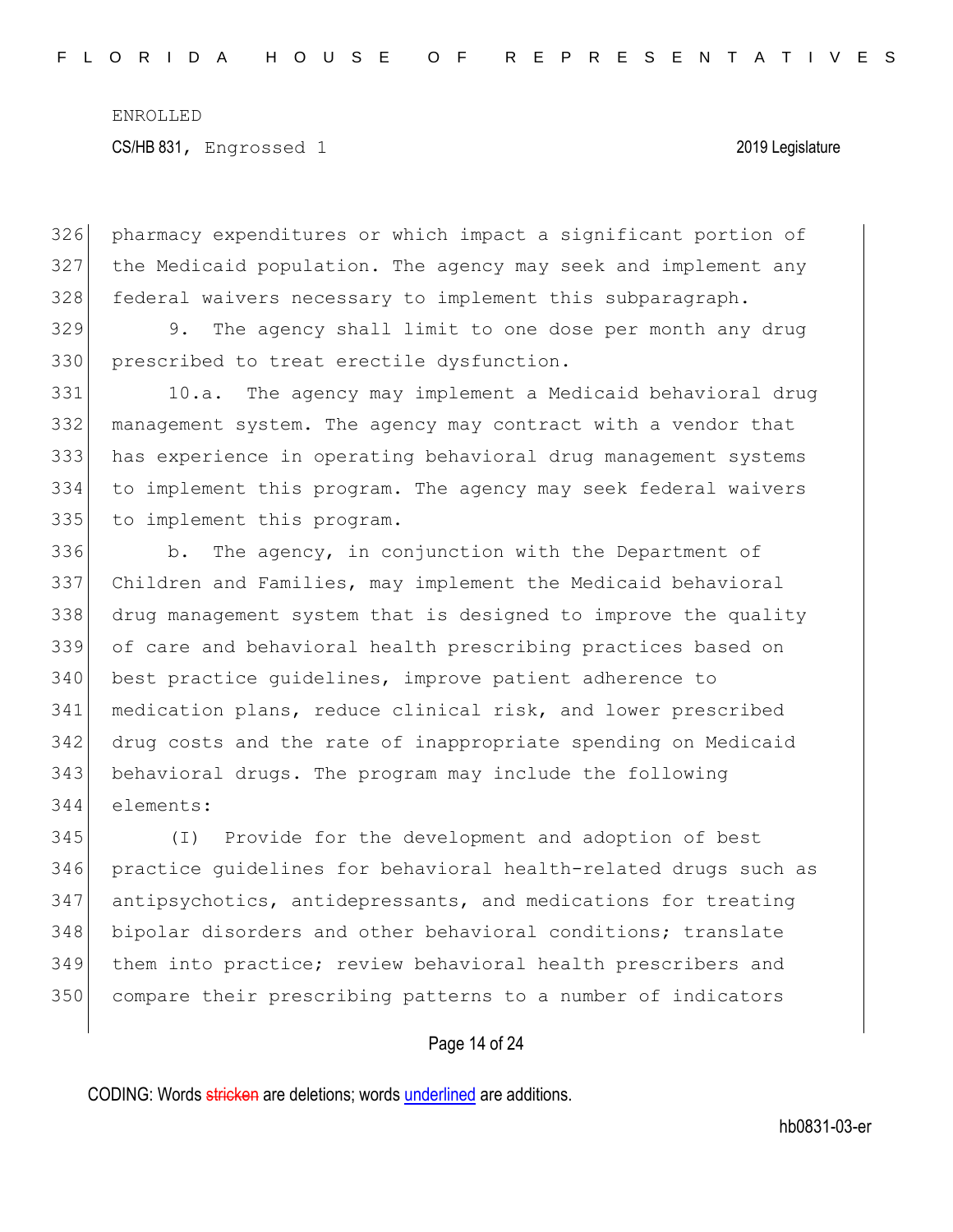CS/HB 831, Engrossed 1 2019 Legislature

 that are based on national standards; and determine deviations 352 from best practice quidelines.

 (II) Implement processes for providing feedback to and educating prescribers using best practice educational materials and peer-to-peer consultation.

 (III) Assess Medicaid beneficiaries who are outliers in their use of behavioral health drugs with regard to the numbers 358 and types of drugs taken, drug dosages, combination drug therapies, and other indicators of improper use of behavioral health drugs.

 (IV) Alert prescribers to patients who fail to refill prescriptions in a timely fashion, are prescribed multiple same- class behavioral health drugs, and may have other potential medication problems.

 (V) Track spending trends for behavioral health drugs and deviation from best practice guidelines.

 (VI) Use educational and technological approaches to promote best practices, educate consumers, and train prescribers in the use of practice guidelines.

(VII) Disseminate electronic and published materials.

(VIII) Hold statewide and regional conferences.

 (IX) Implement a disease management program with a model quality-based medication component for severely mentally ill individuals and emotionally disturbed children who are high users of care.

# Page 15 of 24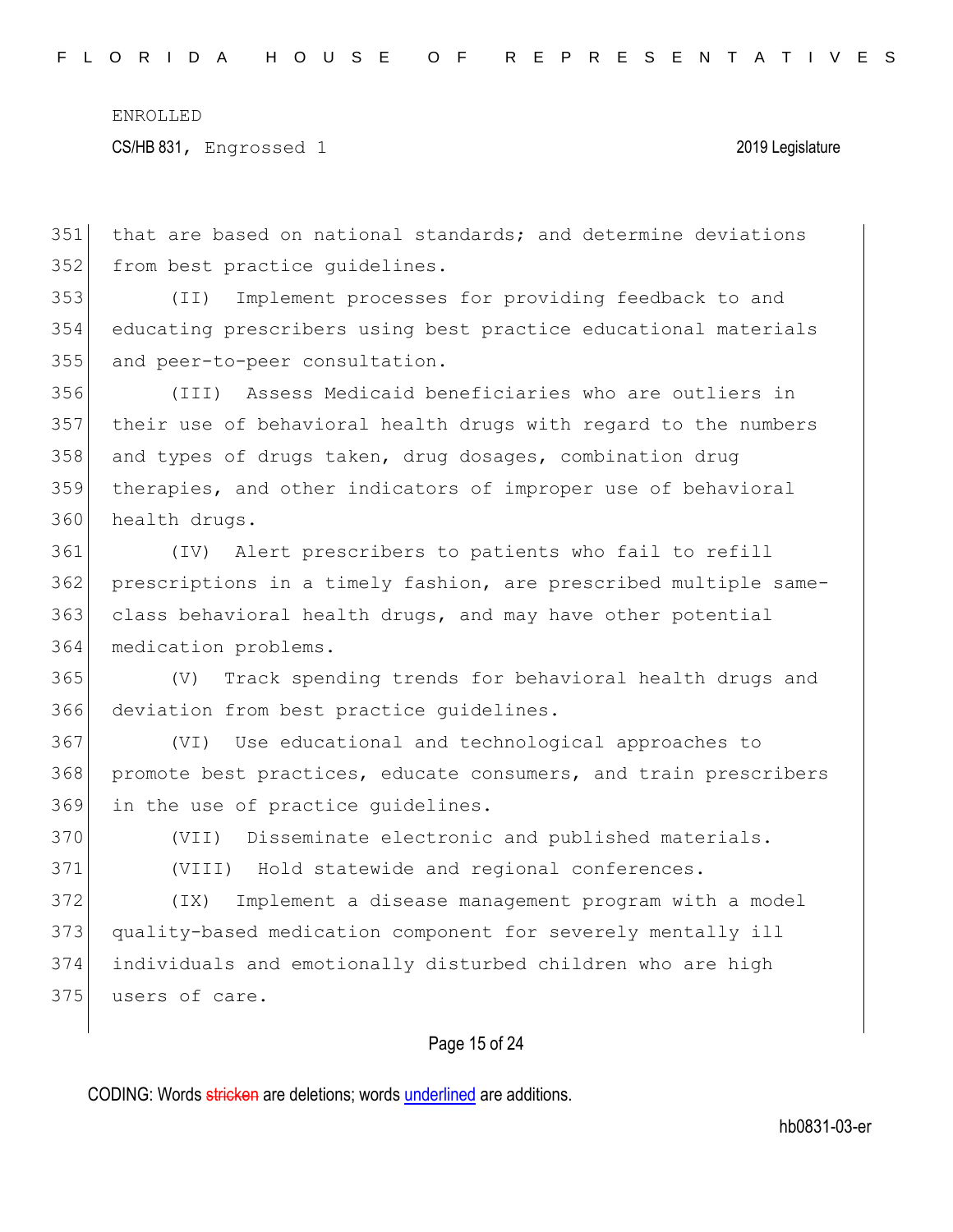CS/HB 831, Engrossed 1 2019 Legislature

376 11. The agency shall implement a Medicaid prescription 377 drug management system.

378 a. The agency may contract with a vendor that has experience in operating prescription drug management systems in 380 order to implement this system. Any management system that is implemented in accordance with this subparagraph must rely on cooperation between physicians and pharmacists to determine appropriate practice patterns and clinical guidelines to improve the prescribing, dispensing, and use of drugs in the Medicaid program. The agency may seek federal waivers to implement this 386 program.

387 b. The drug management system must be designed to improve 388 the quality of care and prescribing practices based on best 389 practice guidelines, improve patient adherence to medication 390 plans, reduce clinical risk, and lower prescribed drug costs and 391 the rate of inappropriate spending on Medicaid prescription 392 drugs. The program must:

393 (I) Provide for the adoption of best practice guidelines 394 for the prescribing and use of drugs in the Medicaid program, 395 including translating best practice quidelines into practice; 396 reviewing prescriber patterns and comparing them to indicators 397 that are based on national standards and practice patterns of 398 clinical peers in their community, statewide, and nationally; 399 and determine deviations from best practice guidelines.

400 (II) Implement processes for providing feedback to and

## Page 16 of 24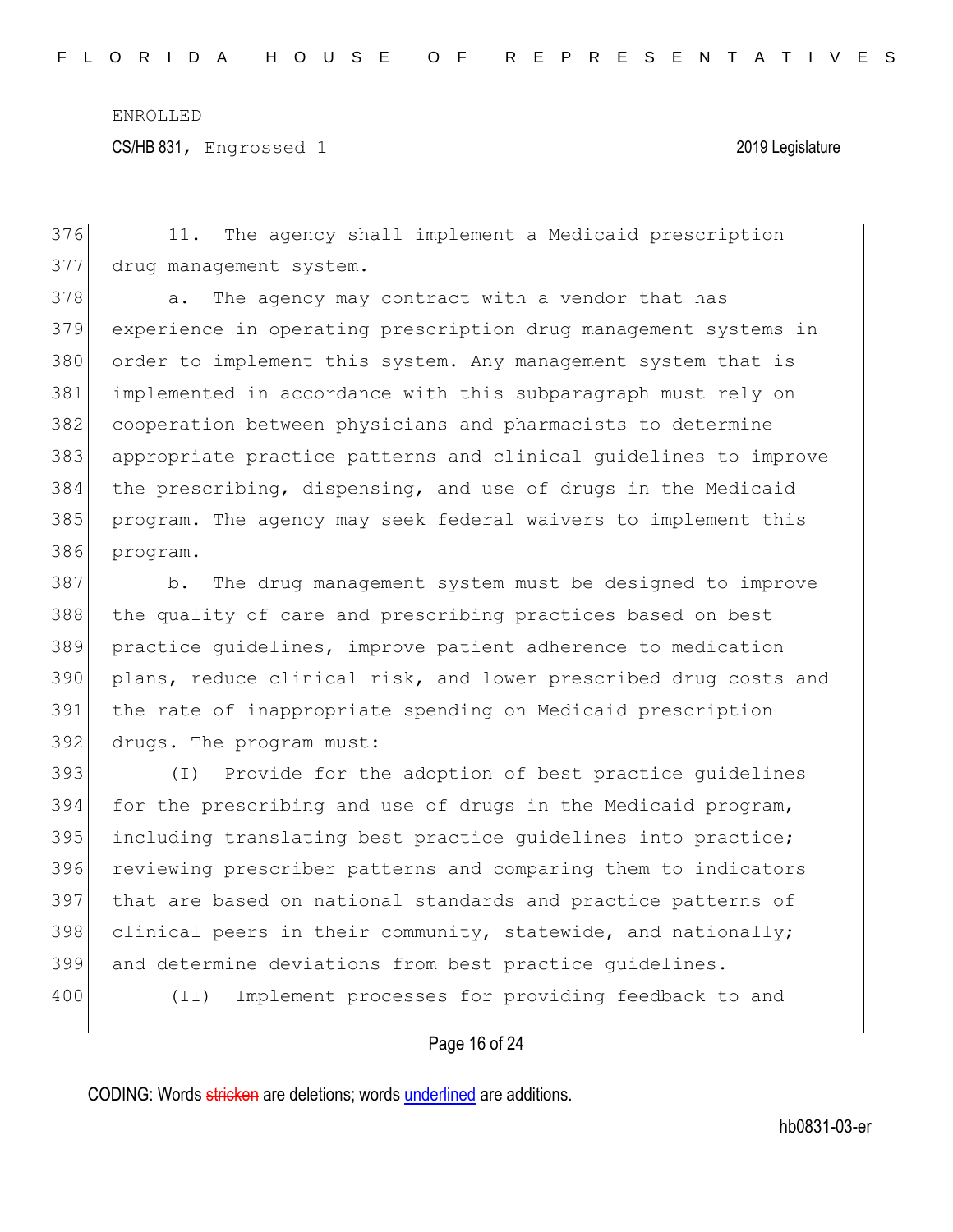CS/HB 831, Engrossed 1 2019 Legislature

401 educating prescribers using best practice educational materials 402 and peer-to-peer consultation.

403 (III) Assess Medicaid recipients who are outliers in their 404 use of a single or multiple prescription drugs with regard to 405 the numbers and types of drugs taken, drug dosages, combination 406 drug therapies, and other indicators of improper use of 407 prescription drugs.

 (IV) Alert prescribers to recipients who fail to refill prescriptions in a timely fashion, are prescribed multiple drugs 410 that may be redundant or contraindicated, or may have other potential medication problems.

412 12. The agency may contract for drug rebate 413 administration, including, but not limited to, calculating 414 rebate amounts, invoicing manufacturers, negotiating disputes 415 with manufacturers, and maintaining a database of rebate 416 collections.

417 13. The agency may specify the preferred daily dosing form 418 or strength for the purpose of promoting best practices with 419 regard to the prescribing of certain drugs as specified in the 420 General Appropriations Act and ensuring cost-effective 421 prescribing practices.

422 14. The agency may require prior authorization for 423 Medicaid-covered prescribed drugs. The agency may prior-424 authorize the use of a product:

425 a. For an indication not approved in labeling;

## Page 17 of 24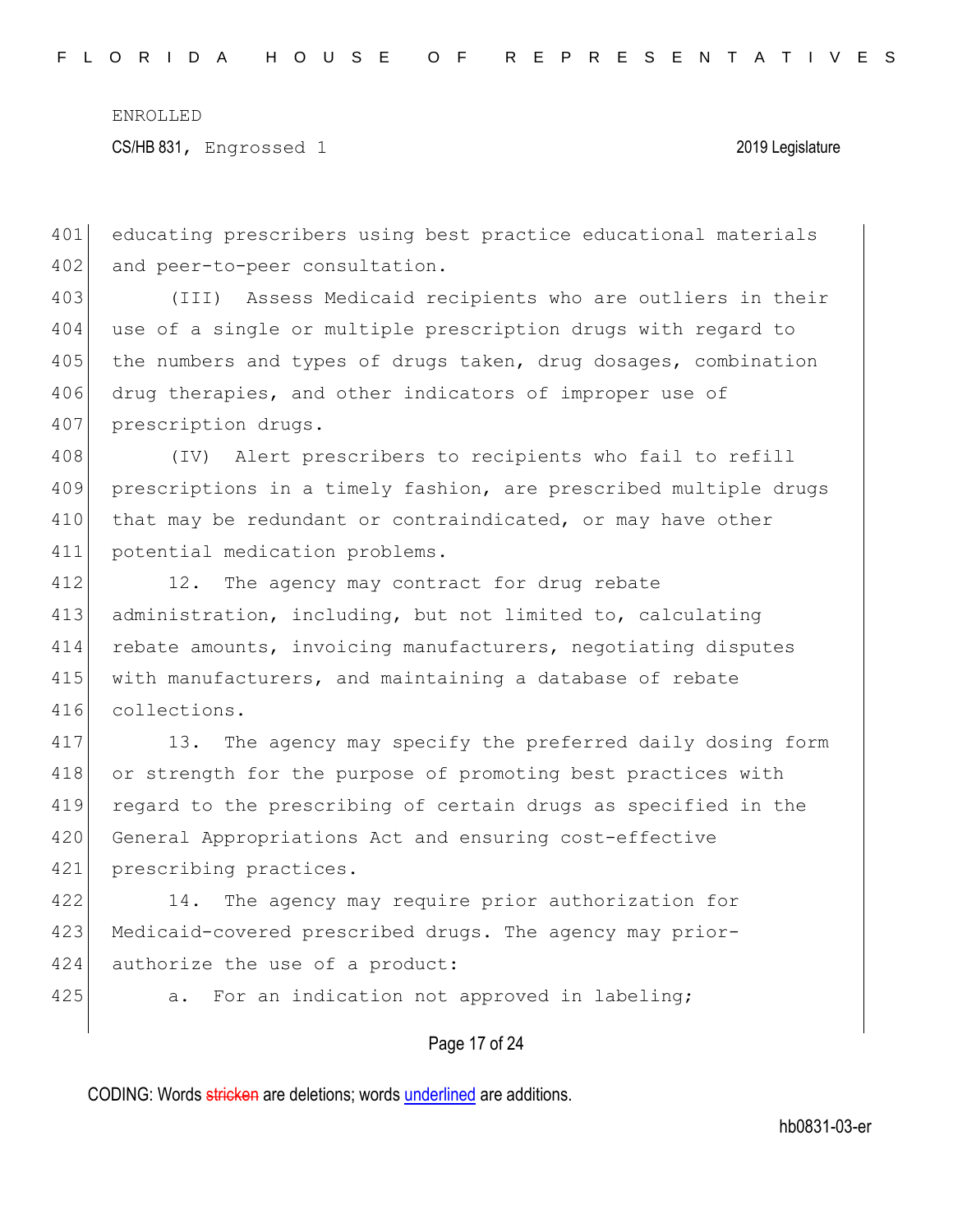CS/HB 831, Engrossed 1 2019 Legislature

426 b. To comply with certain clinical guidelines; or 427 c. If the product has the potential for overuse, misuse, 428 or abuse. 429 430 The agency may require the prescribing professional to provide 431 information about the rationale and supporting medical evidence 432 for the use of a drug. The agency shall post prior 433 authorization, step-edit criteria and protocol, and updates to 434 the list of drugs that are subject to prior authorization on the 435 agency's Internet website within 21 days after the prior 436 authorization and step-edit criteria and protocol and updates 437 are approved by the agency. For purposes of this subparagraph, 438 the term "step-edit" means an automatic electronic review of 439 certain medications subject to prior authorization. 440 15. The agency, in conjunction with the Pharmaceutical and 441 Therapeutics Committee, may require age-related prior 442 authorizations for certain prescribed drugs. The agency may 443 preauthorize the use of a drug for a recipient who may not meet 444 the age requirement or may exceed the length of therapy for use 445 of this product as recommended by the manufacturer and approved 446 by the Food and Drug Administration. Prior authorization may 447 require the prescribing professional to provide information 448 about the rationale and supporting medical evidence for the use 449 of a drug. 450 16. The agency shall implement a step-therapy prior

Page 18 of 24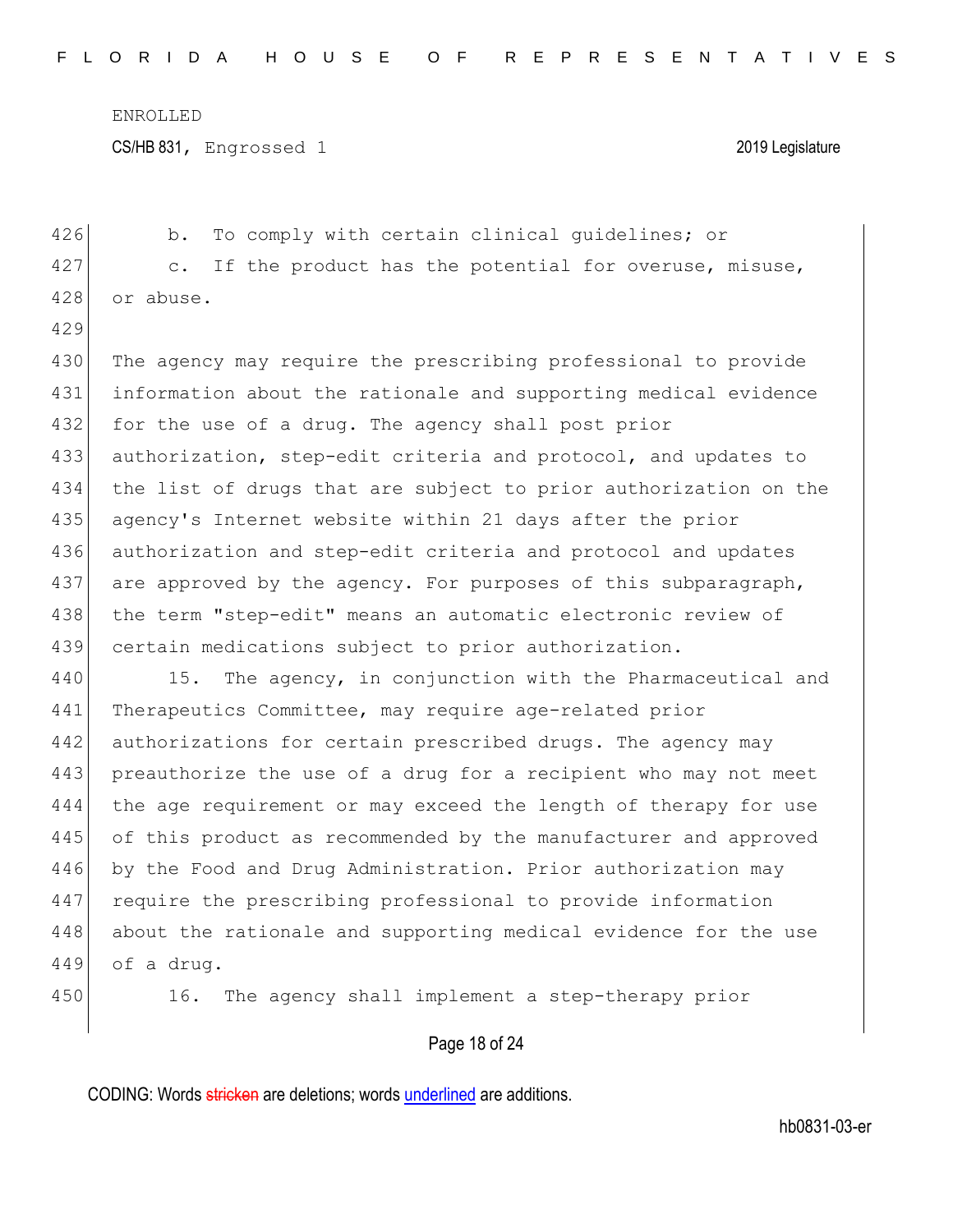451 authorization approval process for medications excluded from the 452 preferred drug list. Medications listed on the preferred drug 453 list must be used within the previous 12 months before the 454 alternative medications that are not listed. The step-therapy 455 prior authorization may require the prescriber to use the 456 medications of a similar drug class or for a similar medical 457 indication unless contraindicated in the Food and Drug 458 Administration labeling. The trial period between the specified 459 steps may vary according to the medical indication. The step-460 therapy approval process shall be developed in accordance with 461 the committee as stated in s. 409.91195(7) and (8). A drug 462 product may be approved without meeting the step-therapy prior 463 authorization criteria if the prescribing physician provides the 464 agency with additional written medical or clinical documentation 465 that the product is medically necessary because:

466 a. There is not a drug on the preferred drug list to treat 467 the disease or medical condition which is an acceptable clinical 468 alternative:

469 b. The alternatives have been ineffective in the treatment 470 of the beneficiary's disease; or

471 c. Based on historic evidence and known characteristics of 472 the patient and the drug, the drug is likely to be ineffective, 473 or the number of doses have been ineffective.

474

475 The agency shall work with the physician to determine the best

## Page 19 of 24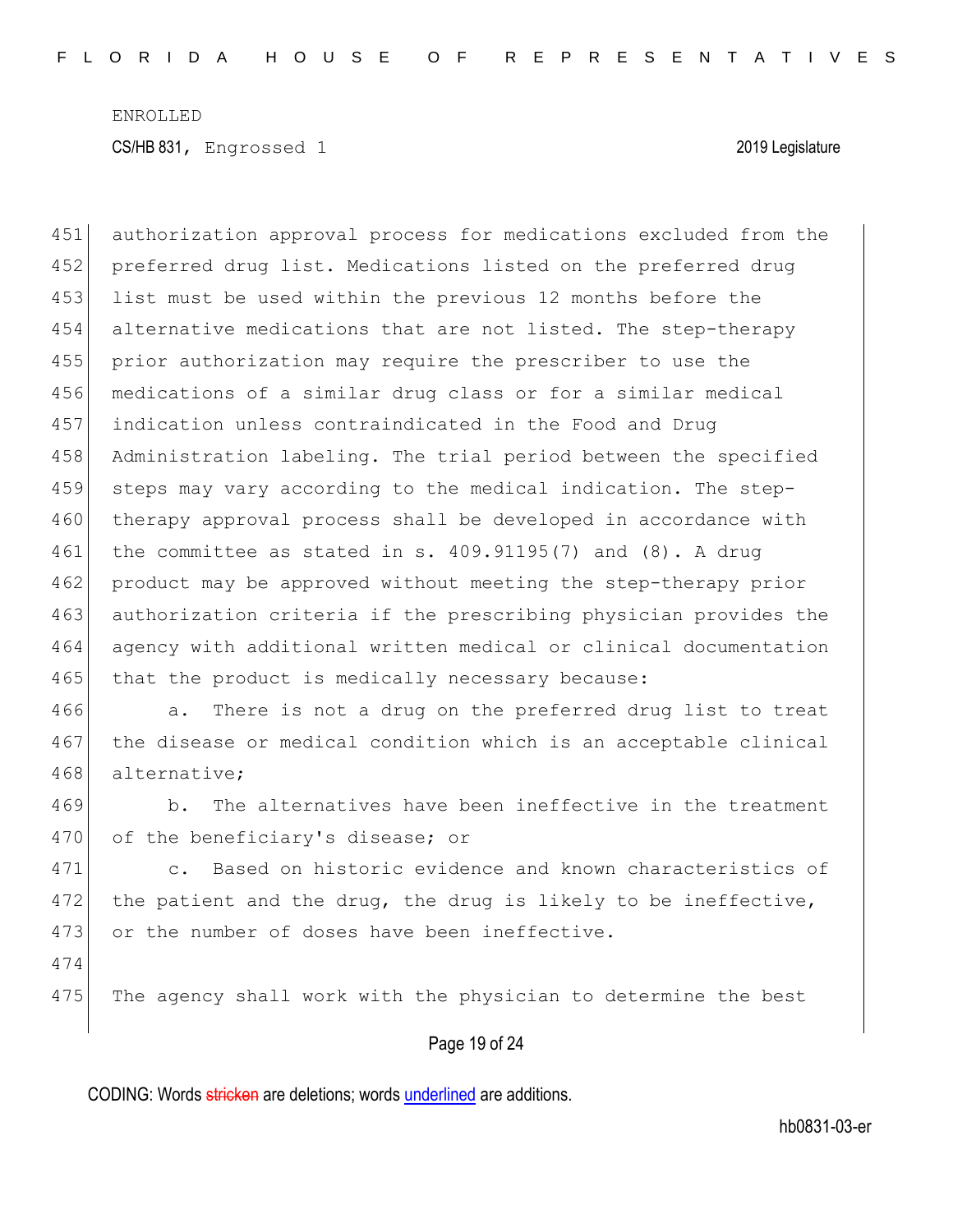476 alternative for the patient. The agency may adopt rules waiving 477 the requirements for written clinical documentation for specific 478 drugs in limited clinical situations.

479 17. The agency shall implement a return and reuse program 480 for drugs dispensed by pharmacies to institutional recipients, 481 which includes payment of a \$5 restocking fee for the 482 implementation and operation of the program. The return and 483 reuse program shall be implemented electronically and in a 484 manner that promotes efficiency. The program must permit a 485 pharmacy to exclude drugs from the program if it is not 486 practical or cost-effective for the drug to be included and must 487 provide for the return to inventory of drugs that cannot be 488 credited or returned in a cost-effective manner. The agency 489 shall determine if the program has reduced the amount of 490 Medicaid prescription drugs which are destroyed on an annual 491 basis and if there are additional ways to ensure more 492 prescription drugs are not destroyed which could safely be 493 reused.

494 Section 4. Section 456.0392, Florida Statutes, is amended 495 to read:

496 456.0392 Prescription labeling.-

497 (1) A prescription issued written by a practitioner who is 498 authorized under the laws of this state to prescribe write 499 prescriptions for drugs that are not listed as controlled 500 substances in chapter 893 but who is not eligible for a federal

# Page 20 of 24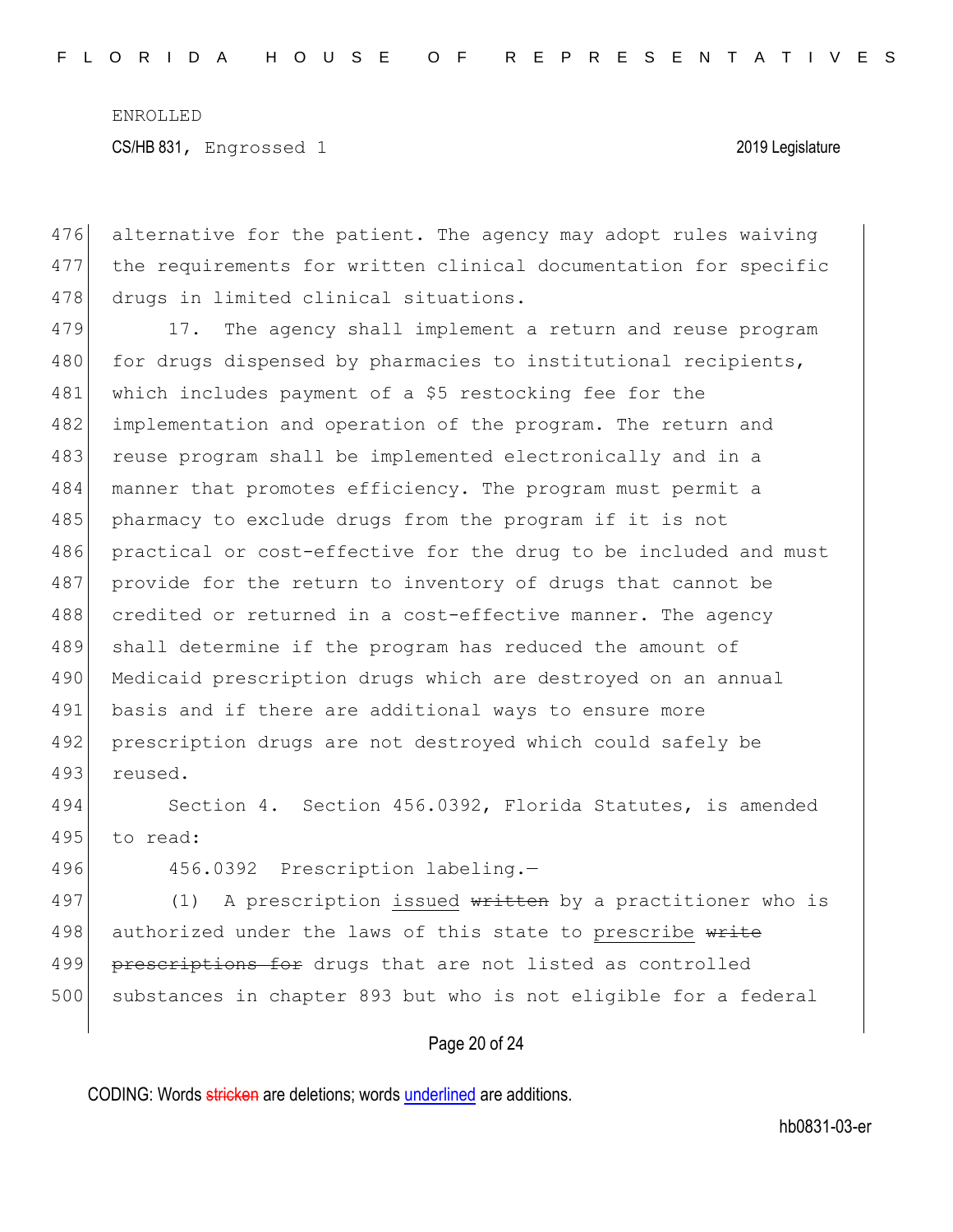Drug Enforcement Administration number shall include that practitioner's name and professional license number. The pharmacist or dispensing practitioner must include the practitioner's name on the container of the drug that is dispensed. A pharmacist shall be permitted, upon verification by 506 the prescriber, to document any information required by this 507 section.

508 (2) A prescription for a drug that is not listed as a 509 controlled substance in chapter 893 which is issued written by 510 an advanced practice registered nurse licensed under s. 464.012 511 is presumed, subject to rebuttal, to be valid and within the 512 parameters of the prescriptive authority delegated by a 513 practitioner licensed under chapter 458, chapter 459, or chapter 514 466.

515 (3) A prescription for a drug that is not listed as a 516 controlled substance in chapter 893 which is issued written by a 517 physician assistant licensed under chapter 458 or chapter 459 is 518 presumed, subject to rebuttal, to be valid and within the 519 parameters of the prescriptive authority delegated by the 520 physician assistant's supervising physician.

521 Section 5. Paragraph (d) of subsection (3) of section 522 458.3265, Florida Statutes, is amended to read:

523 458.3265 Pain-management clinics.—

524 (3) PHYSICIAN RESPONSIBILITIES.—These responsibilities 525 apply to any physician who provides professional services in a

## Page 21 of 24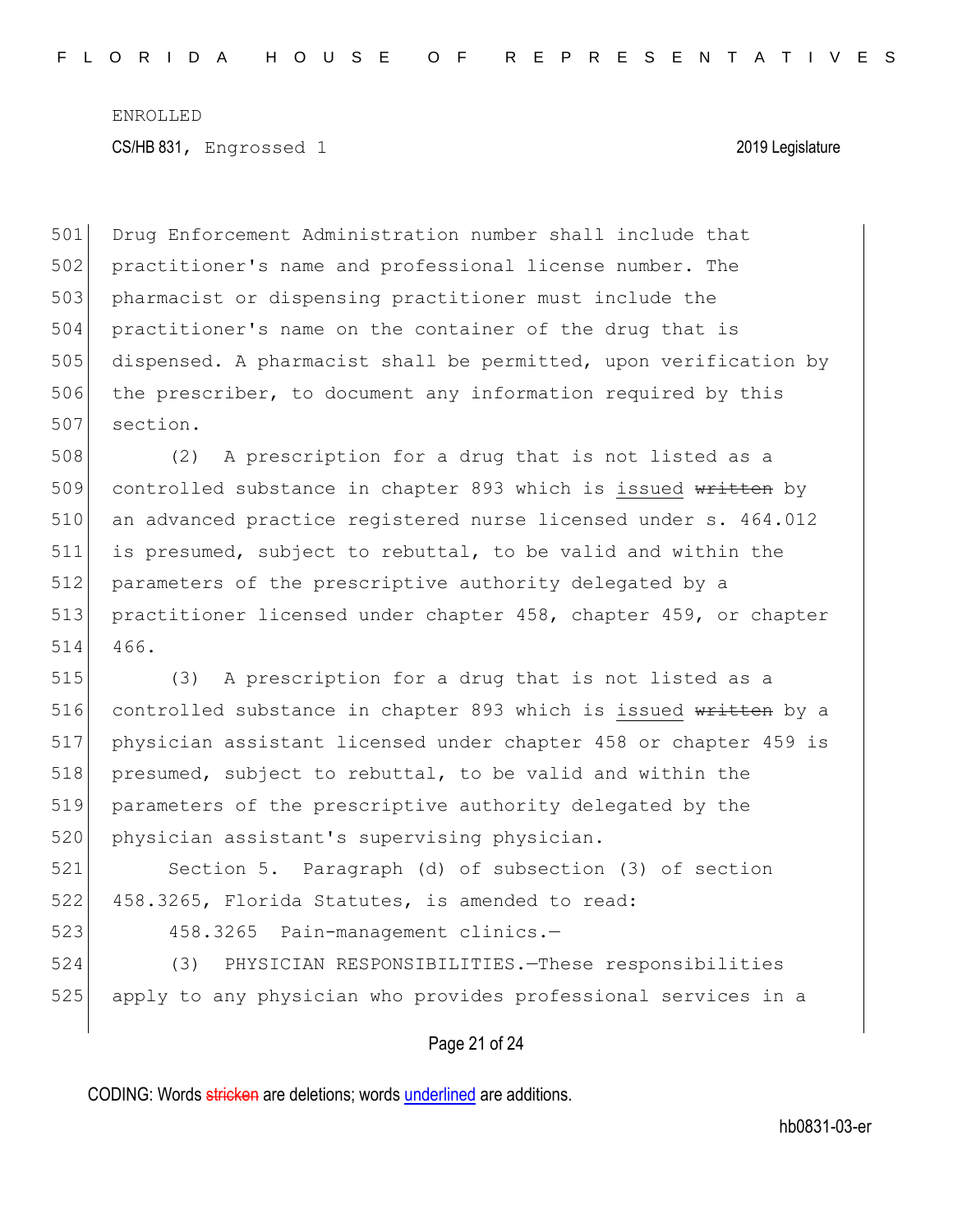CS/HB 831, Engrossed 1 2019 Legislature

526 pain-management clinic that is required to be registered in 527 subsection (1).

528 (d) A physician authorized to prescribe controlled 529 substances who practices at a pain-management clinic is 530 responsible for maintaining the control and security of his or 531 her prescription blanks or electronic prescribing software and 532 any other method used for prescribing controlled substance pain 533 medication. A The physician who issues written prescriptions 534 shall comply with the requirements for counterfeit-resistant 535 prescription blanks in s. 893.065 and the rules adopted pursuant 536 to that section. A  $f{F}$ he physician shall notify, in writing, the 537 department within 24 hours after following any theft or loss of 538 a prescription blank or breach of his or her electronic 539 prescribing software used any other method for prescribing pain 540 medication.

541 Section 6. Paragraph (qq) of subsection (1) of section 542 458.331, Florida Statutes, is amended to read:

543 458.331 Grounds for disciplinary action; action by the 544 board and department.—

545 (1) The following acts constitute grounds for denial of a 546 license or disciplinary action, as specified in s. 456.072(2):

 (qq) Failing to timely notify the department of the theft of prescription blanks from a pain-management clinic or a breach 549 of a physician's electronic prescribing software other methods  $\left| \right|$  for prescribing within 24 hours as required by s. 458.3265(3).

# Page 22 of 24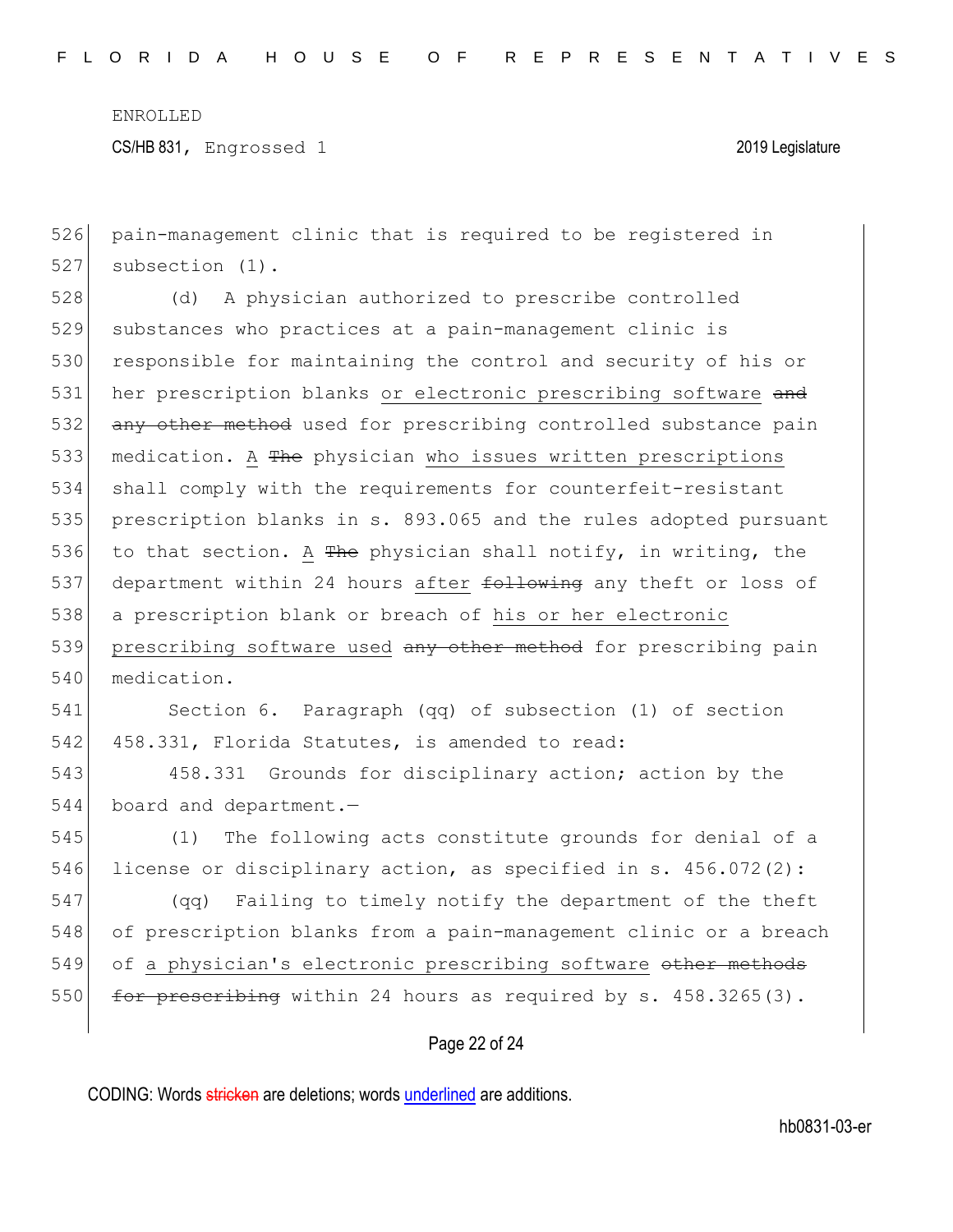CS/HB 831, Engrossed 1 2019 Legislature

| 551 | Section 7. Paragraph (d) of subsection (3) of section            |
|-----|------------------------------------------------------------------|
| 552 | 459.0137, Florida Statutes, is amended to read:                  |
| 553 | 459.0137 Pain-management clinics.-                               |
| 554 | PHYSICIAN RESPONSIBILITIES. - These responsibilities<br>(3)      |
| 555 | apply to any osteopathic physician who provides professional     |
| 556 | services in a pain-management clinic that is required to be      |
| 557 | registered in subsection (1).                                    |
| 558 | An osteopathic physician authorized to prescribe<br>(d)          |
| 559 | controlled substances who practices at a pain-management clinic  |
| 560 | is responsible for maintaining the control and security of his   |
| 561 | or her prescription blanks or electronic prescribing software    |
| 562 | and any other method used for prescribing controlled substance   |
| 563 | pain medication. An The osteopathic physician who issues written |
| 564 | prescriptions shall comply with the requirements for             |
| 565 | counterfeit-resistant prescription blanks in s. 893.065 and the  |
| 566 | rules adopted pursuant to that section. An The osteopathic       |
| 567 | physician shall notify, in writing, the department within 24     |
| 568 | hours after following any theft or loss of a prescription blank  |
| 569 | or breach of his or her electronic prescribing software used any |
| 570 | other method for prescribing pain medication.                    |
| 571 | Section 8. Paragraph (ss) of subsection (1) of section           |
| 572 | 459.015, Florida Statutes, is amended to read:                   |
| 573 | 459.015 Grounds for disciplinary action; action by the           |
| 574 | board and department.-                                           |
| 575 | The following acts constitute grounds for denial of a<br>(1)     |
|     |                                                                  |

Page 23 of 24